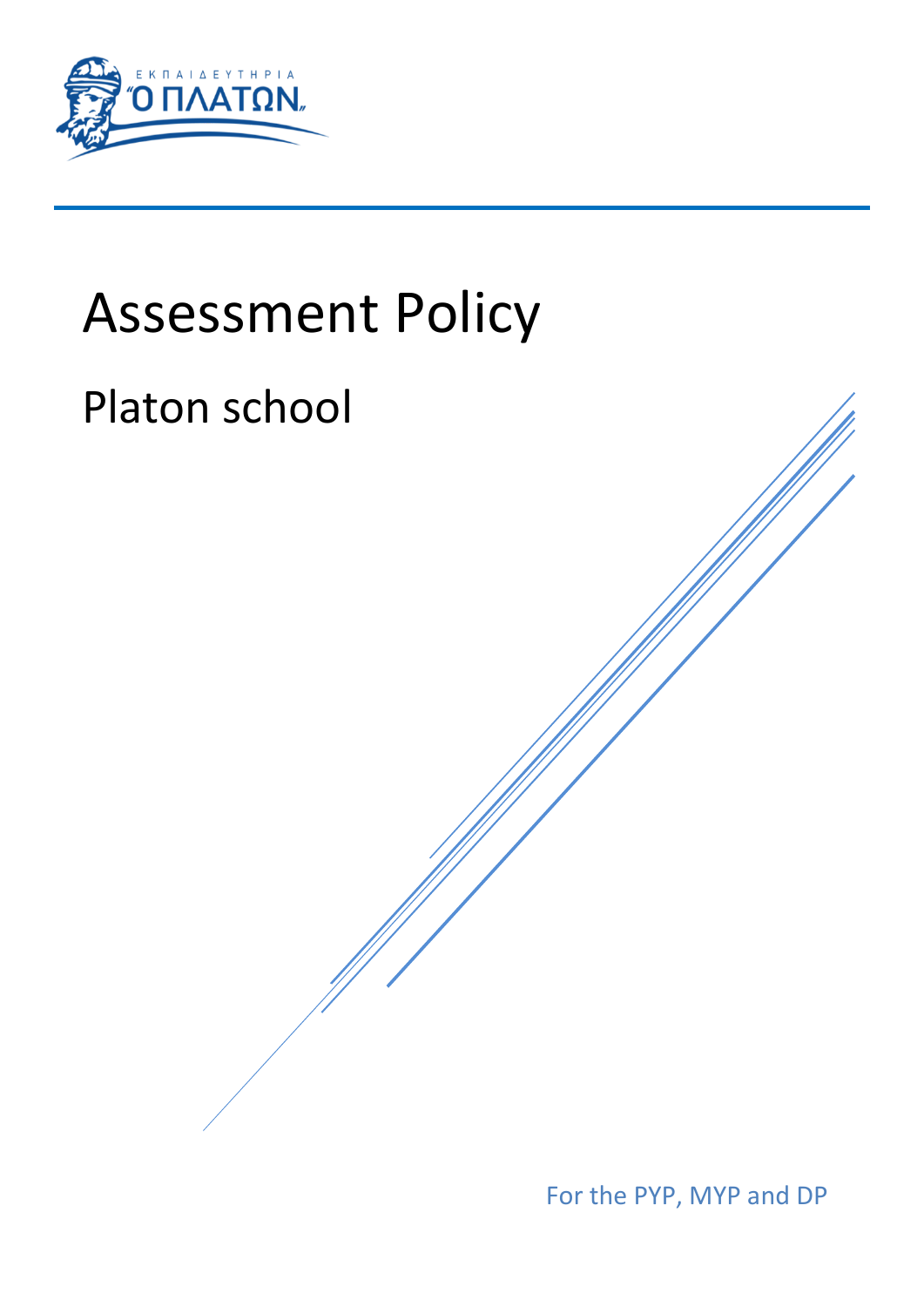# **Table of Contents**

| Α. | ASSESSMENT: PRINCIPLES AND PRACTICE IN THE SCHOOL'S IB CONTINUUM4         |  |
|----|---------------------------------------------------------------------------|--|
|    |                                                                           |  |
|    |                                                                           |  |
|    | THROUGHOUT THE CURRICULUM AND INSTRUCTIONAL PROCESS ASSESSMENT SHOULD:  4 |  |
|    |                                                                           |  |
|    |                                                                           |  |
|    |                                                                           |  |
|    |                                                                           |  |
|    |                                                                           |  |
|    |                                                                           |  |
|    |                                                                           |  |
|    |                                                                           |  |
|    |                                                                           |  |
|    |                                                                           |  |
|    |                                                                           |  |
|    |                                                                           |  |
|    |                                                                           |  |
|    |                                                                           |  |
|    |                                                                           |  |
|    |                                                                           |  |
|    |                                                                           |  |
|    |                                                                           |  |
|    |                                                                           |  |
|    |                                                                           |  |
|    |                                                                           |  |
|    |                                                                           |  |
| D. |                                                                           |  |
|    |                                                                           |  |
|    |                                                                           |  |
|    |                                                                           |  |
|    |                                                                           |  |
|    |                                                                           |  |
|    |                                                                           |  |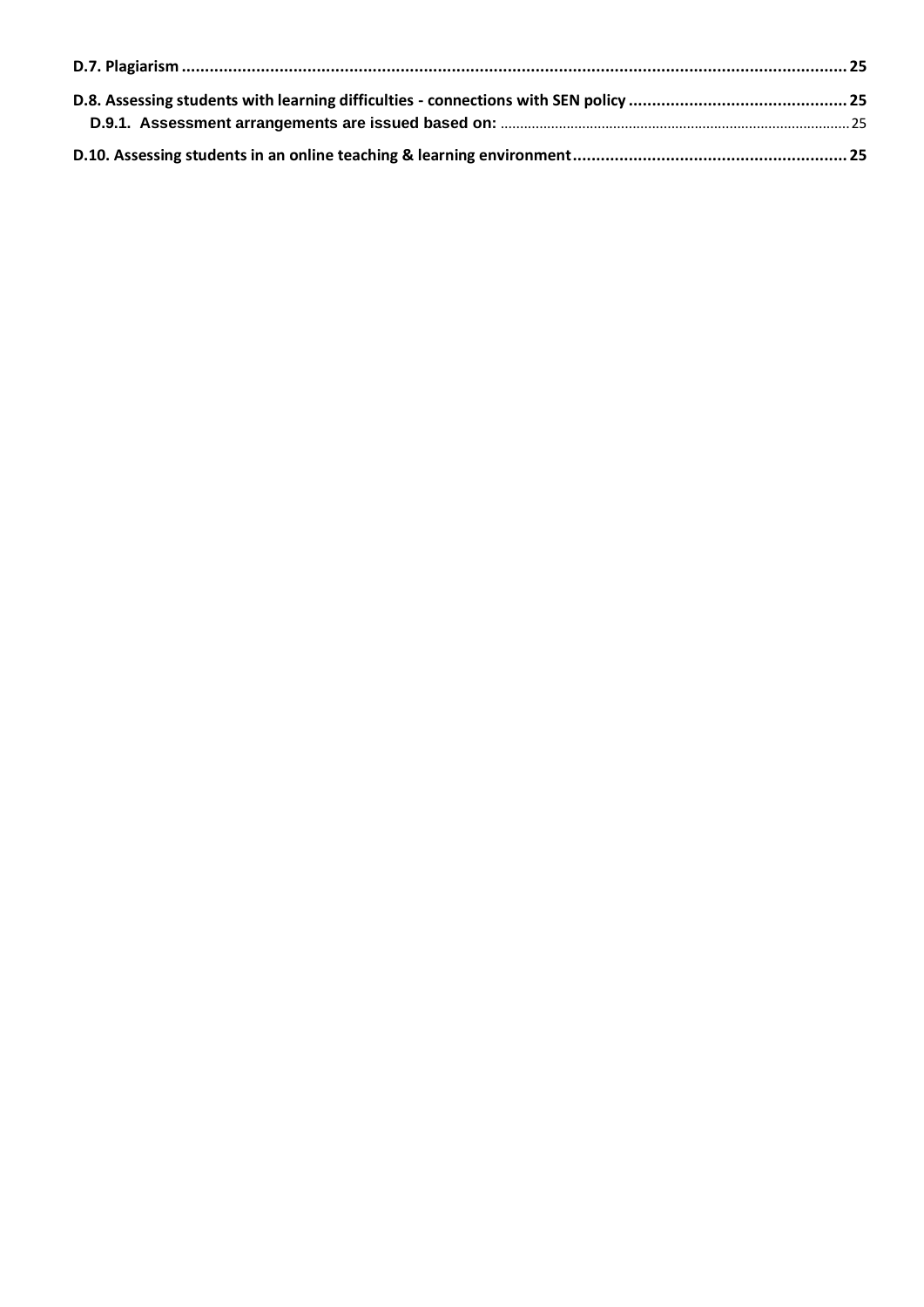# <span id="page-3-0"></span>**A. ASSESSMENT: PRINCIPLES AND PRACTICE IN THE SCHOOL'S IB CONTINUUM**

Platon IB World School recognizes that teaching, learning and assessment are fundamentally interdependent. Learning outcomes, which include knowledge and skills should be explicitly stated for each unit of work and should be regularly assessed through rigorous tasks that embrace a variety of assessment strategies.

#### <span id="page-3-1"></span>PLATON SCHOOL BELIEVES THAT ASSESSMENT:

- Monitors the progress of student learning and achievement
- Produces coherent feedback for parents and external institutions
- Informs curriculum and assessment review

#### <span id="page-3-2"></span>PLATON SCHOOL RECOGNIZES THAT STUDENTS:

- Have differing learning styles, expectations and needs
- Perform differently depending on educational and course context
- Need to know their achievements, progress and areas of improvement in the learning process
- Should receive feedback that is positive and constructive

# <span id="page-3-3"></span>THE CURRICULUM AND INSTRUCTIONAL PROCESS ASSESSMENT SHOULD THROUGHOUT THE DURATION OF THE DIPLOMA:

- Account for a variety of learning styles
- Be relevant and motivating to students incorporating a wide variety of assessment opportunities
- Have clear criteria whether these are IB-mandated or dictated by the national curriculum
- Promote critical and creative thinking skills
- Help students nurture and develop aspects of the IB learner profile
- Be ongoing and reflective through both formative and summative assessment tasks
- Allow students to evaluate and reflect on their progress and set targets for improvement
- Be measured against specific learning objectives
- Reflect a broad range of concepts and skill appropriate to an internationally-minded world.
- Be recorded and communicated to parents on a regular basis so that parents, too, can have easy access to the current assessment and evaluation outcomes.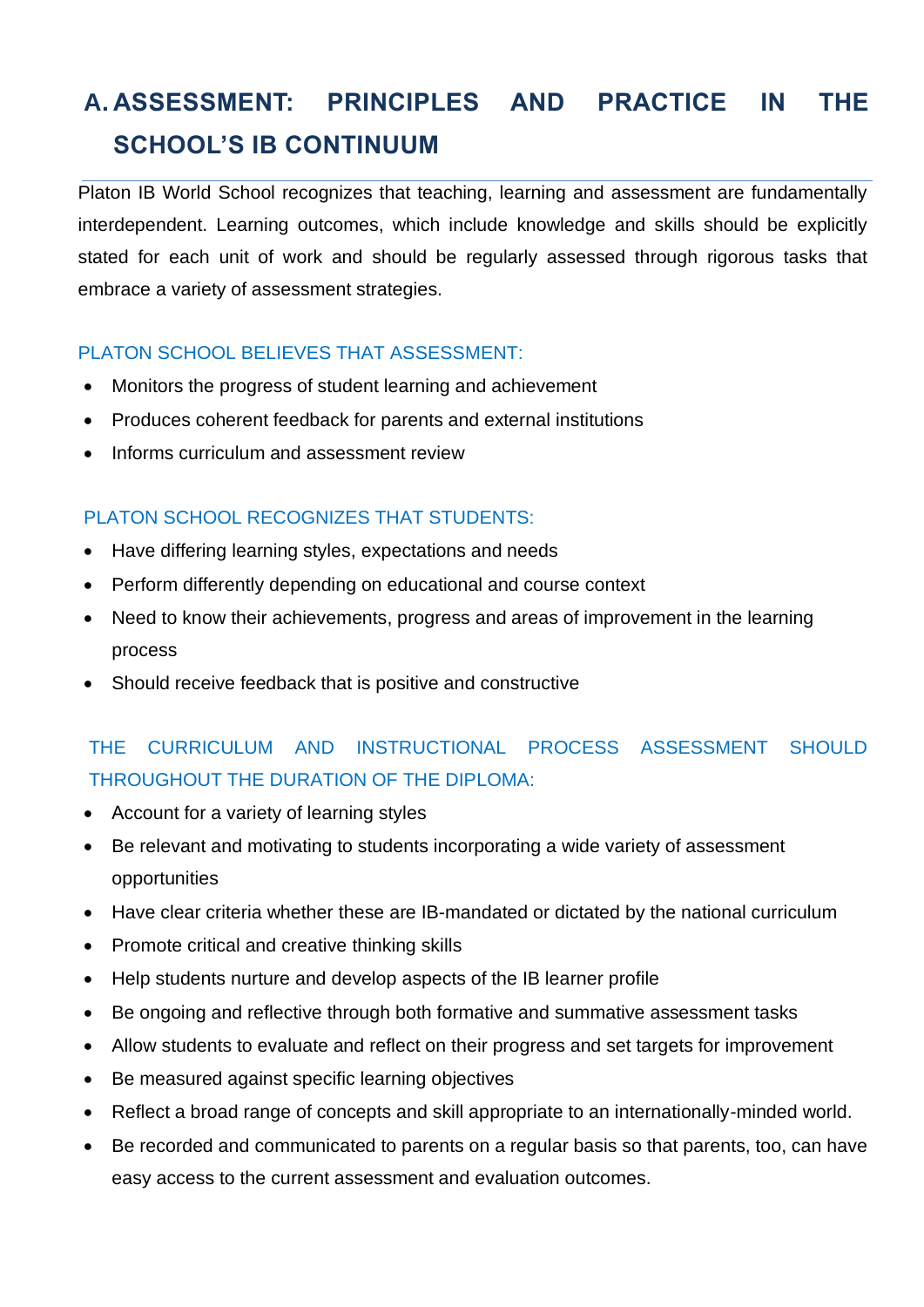At Platon we believe that teachers, students and parents are inextricably linked in the process of assessment. More specifically:

#### <span id="page-4-0"></span>**Teachers**

- Develop a variety of formative and summative well-designed tasks as a way to evaluate student achievement and assist in the improvement of the latter's performance;
- Are responsible for providing challenging and engaging activities while taking into consideration each student's learning needs;
- They work towards a coherent understanding of the assessment criteria by the students.
- They analyze assessment results in order to determine the course of their teaching and if needed to introduce changes as a way to adjust and ameliorate their teaching methods and enhance the learning experience;
- Are regularly attending professional development sessions to learn and improve assessment strategies for effective teaching.

The school empowers the development of a parent – teacher partnership for the sake of student learning.

#### **Parents:**

- are encouraged to become, for our students, inspirational learning models; parents should closely collaborate with teachers and administrators as a means to facilitate student agency and growing autonomy.
- should be informed upon commencement of the academic year of assessment objectives and strategies applicable in, between and beyond all subject areas.
- attend the interactive parent teacher conferences and be informed about academic achievement.
- actively reflect upon student performance and provide the school with constructive feedback.
- should be involved in school programs that effectively engage in diverse assessment tactics addressing different learning needs and styles.

#### **Students:**

- are encouraged to actively take part in the assessment of their work as a self-reflection learning process.
- should contribute their original thoughts and experiences as a way to improve both formative and summative assessment practices.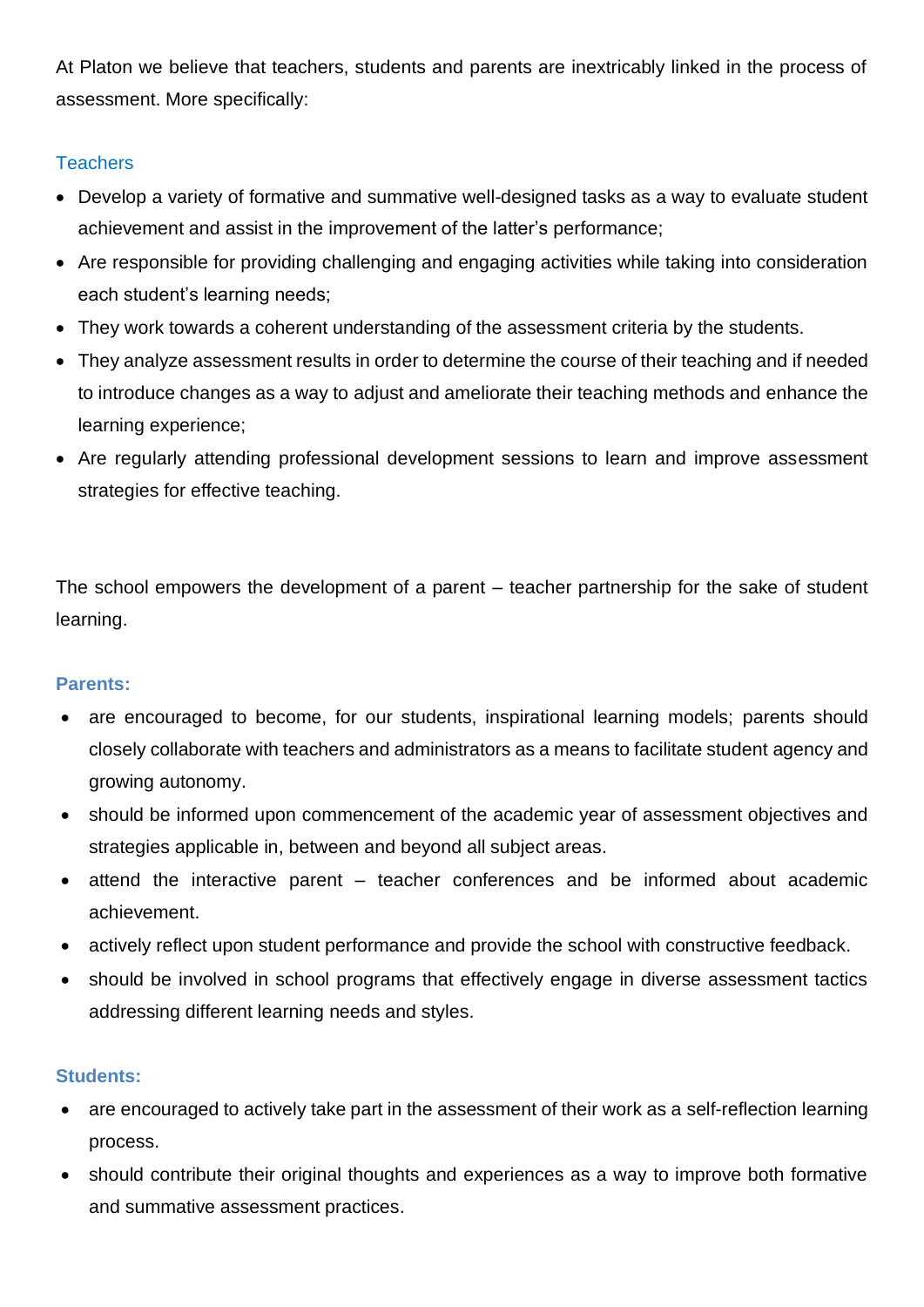- should be informed upon commencement of the academic year of assessment practices for all subject areas.
- should complete all assigned tasks and respect deadlines. If they cannot meet a deadline, they should inform the respective on time and give adequate reasoning behind their inability to meet said deadline.
- should take part in student teacher conferences aimed at providing a balanced picture of student's strengths and weaknesses.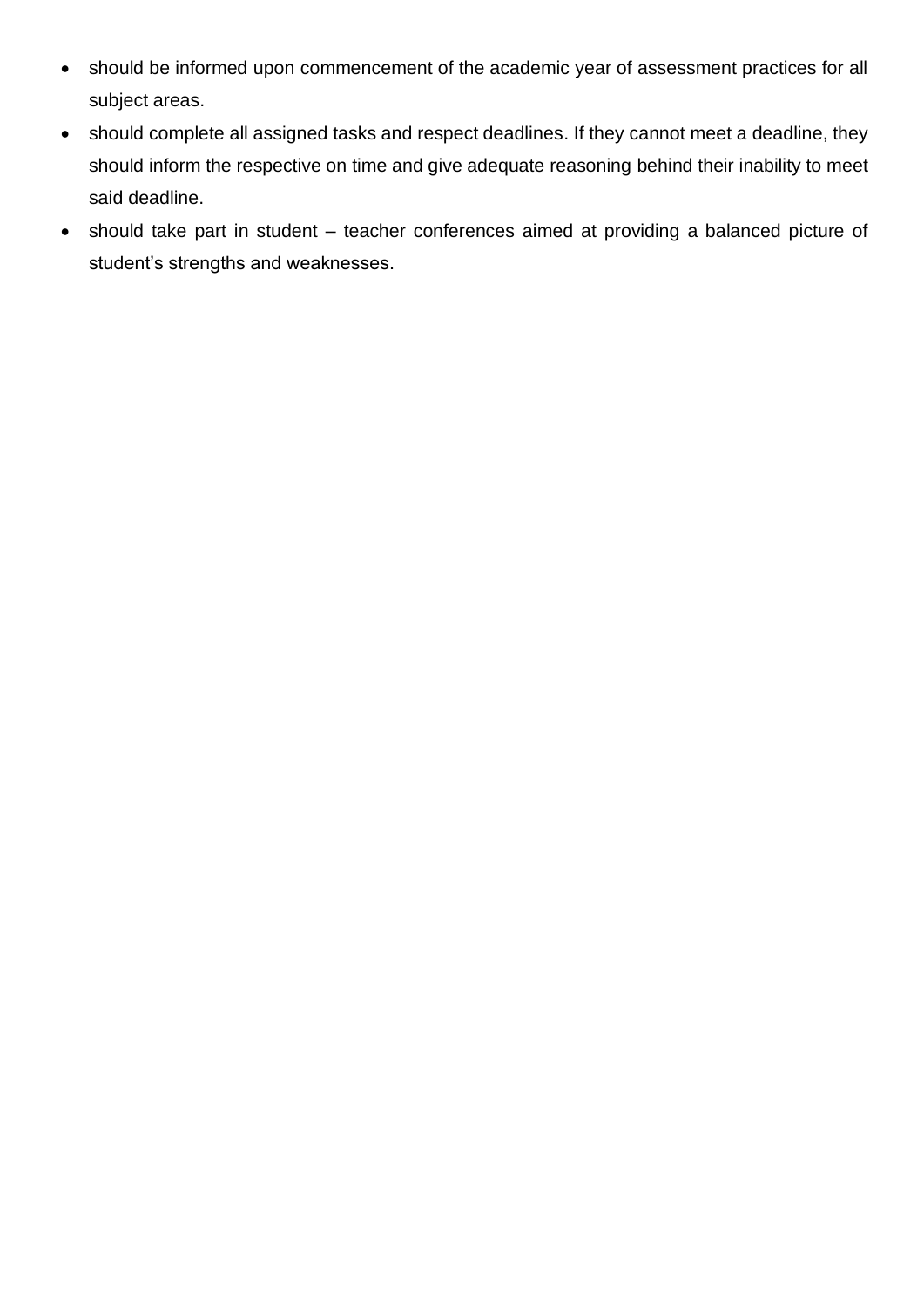#### <span id="page-6-1"></span><span id="page-6-0"></span>B.1. OUR PHILOSOPHY ON ASSESSMENT

 At Platon School, Assessment is an ongoing process, which is in the center of our school's culture and involves the whole school community.

 We assess all the essential elements of the PYP: knowledge, ATL, concepts and action. The assessment policy is constantly revised and circulated within the whole school community, parents and teachers. By ongoing assessment, we monitor, document, analyze and report what the students are learning and can do, informing the teaching and learning process.

 Parents are informed about their children's learning goals, and about their progress towards those goals. This way the cooperation between school and family is highly effective.

 In addition, students with special educational needs are assessed differently. The assessment strategies and tools used for these students vary and are appropriately adjusted to their needs with the help of the SEN Team.

<span id="page-6-2"></span>B.2. Characteristics of effective assessment in the PYP Assessing:

- It's an ongoing process.
- It's informed by the inquiry cycle.
- It's connected to real life, to what students know and can do.
- It has transparent success criteria and goals that are clearly communicated to students in advance.
- It includes multiple tools and strategies, that are appropriate for different circumstances.
- It covers all learning objectives (knowledge, concepts, ATL, action, IB learner profile)
- It's differentiated, based on students' different needs and styles.
- It engages students in the assessment process by embedding evaluation in the daily routine of everyone in the classroom. Moreover, students actively undertake self- and peer-assessment.

•

### <span id="page-6-3"></span>**B.3. Self-Assessment - Peer-Assessment**

<span id="page-6-4"></span>Peer-assessment is a highly effective tool, in which students are evaluated by their own peers. Peerassessment helps students develop their own critical thinking and evaluation skills, by putting them in the role of the evaluator. It is usually conducted in a casual communication format, and students are typically more open to receiving feedback from their peers.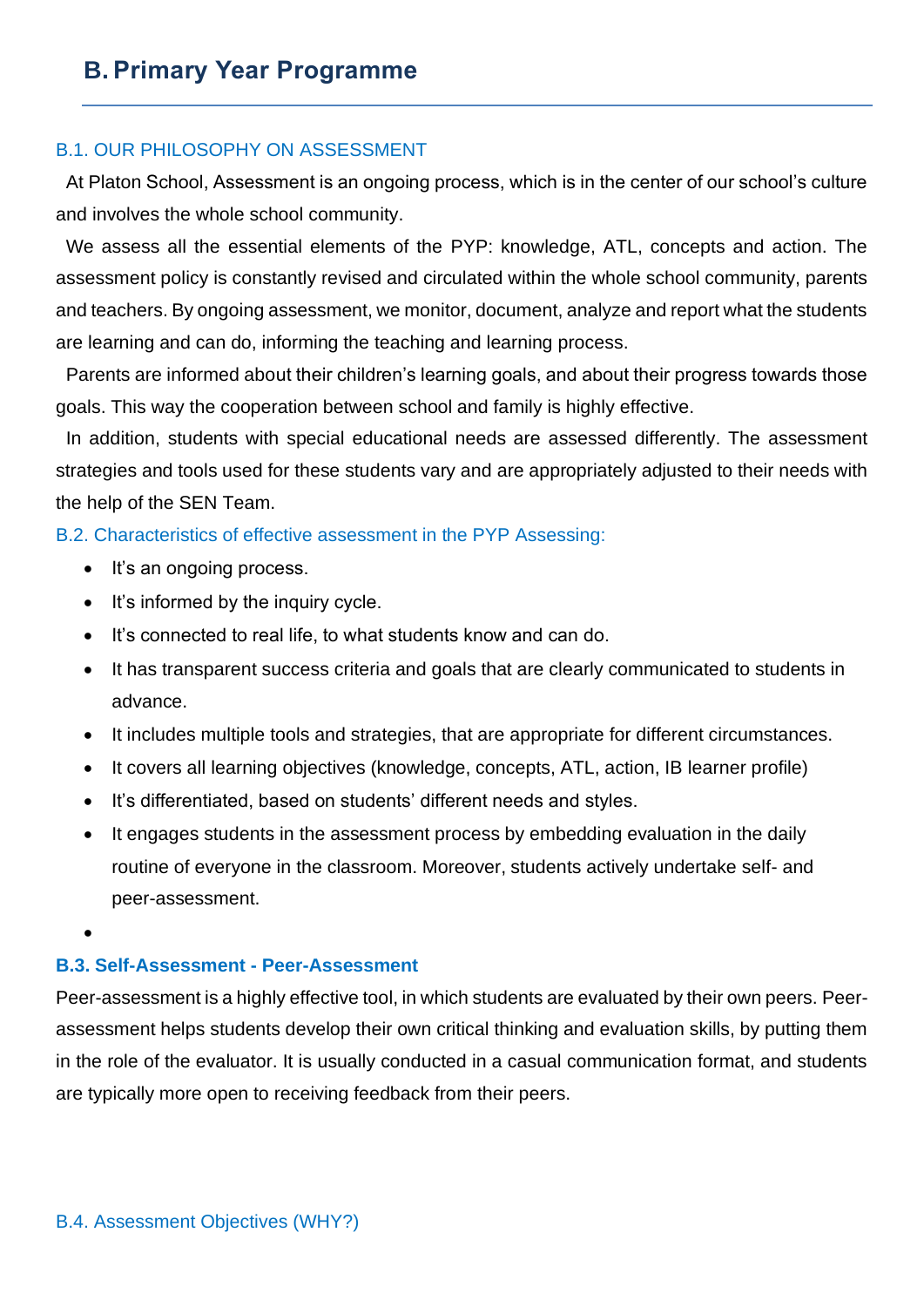- *A. Assessment supports the Learners to:*
	- Demonstrate and apply their learning.
	- Develop and use their own assessment skills and strategies and give their perspective.
	- Construct learning based on their prior knowledge.
	- Gain feedback and set personal learning goals.
	- Build confidence by achieving these goals.
- *B. Assessment supports Learning and teaching to:*
	- Check the progress of learning regarding personal learning goals and success criteria. (Monitoring)
	- Gather evidence of learning. (Documenting)
	- Capture what students' have learned at a particular point in time. (Measuring)
	- Describe the progress and achievement of the students' learning. (Reporting)
	- Identify progress and improve strategies and practices.
	- Give feedback and feedforward.
	- Adapt to the students' different learning needs and styles.
- *C. Assessment supports the learning community to:*
	- Know the objectives and strategies of assessment.
	- Gather assessment data.
	- Use common language regarding the school's philosophy.

#### <span id="page-7-0"></span>B.5. Assessment Strategies and Tools (How?)

#### *B.5.1. Recording*

| <b>TOOLS</b>                  | <b>STRATEGIES</b>                        |
|-------------------------------|------------------------------------------|
| • Anecdotal records           | • Classroom observations                 |
| <b>Exemplars</b><br>$\bullet$ | • Performance assessment                 |
| <b>Checklists</b>             | • Process – focused assessment           |
| <b>Rubrics</b>                | • Selected responses (quizzes and tests) |
| <b>Portfolios</b>             | Open - ended tasks                       |
|                               |                                          |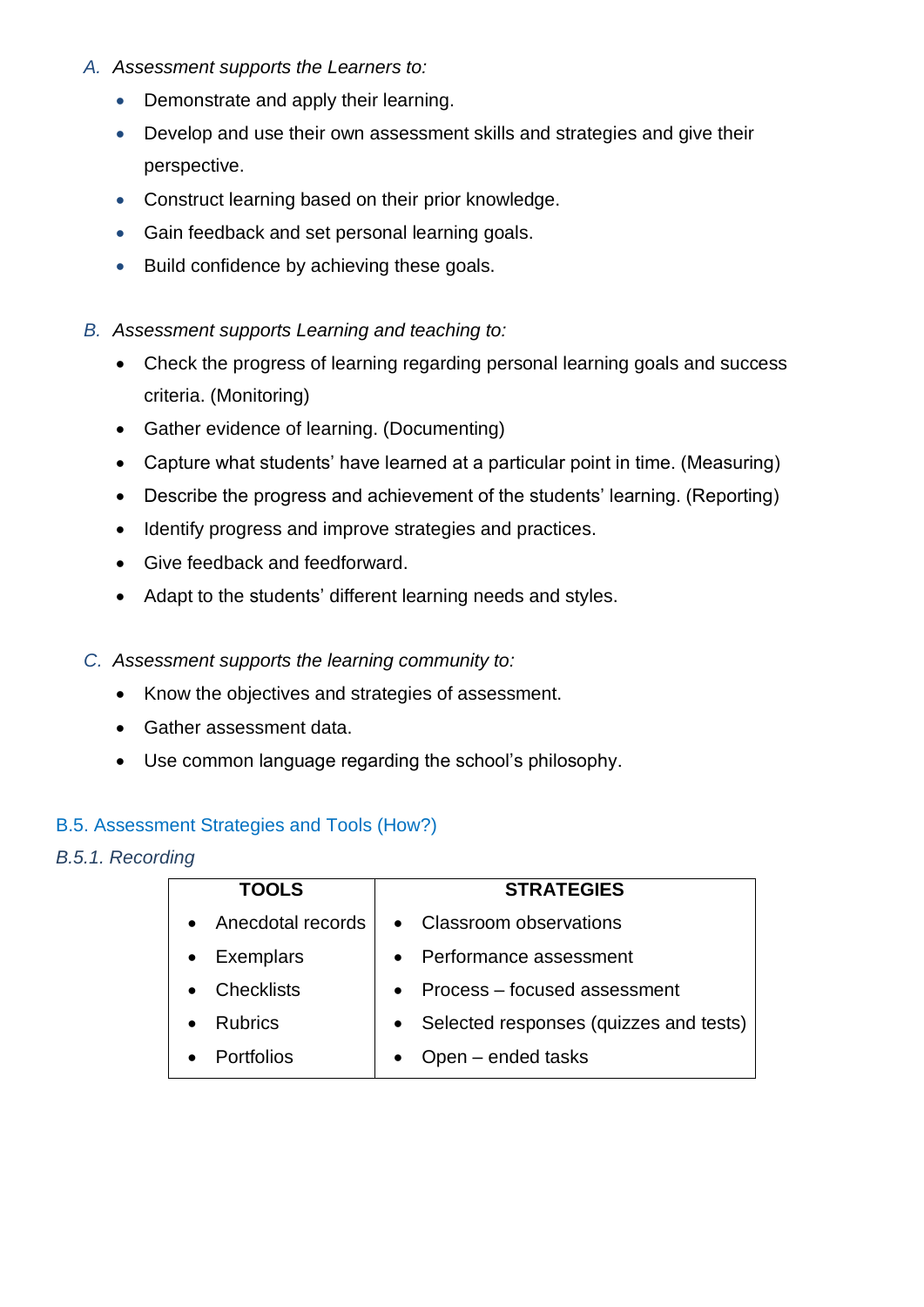| Assessment strategies and tools                 |         |           |            |                      |            |
|-------------------------------------------------|---------|-----------|------------|----------------------|------------|
| Assessment<br>tools<br>Assessment<br>strategies | Rubrics | Exemplars | Checklists | Anecdotal<br>records | Continuums |
| Observations                                    |         |           |            |                      |            |
| Performance<br>assessments                      |         |           |            |                      |            |
| Process-focused<br>assessments                  |         |           |            |                      |            |
| Selected responses                              |         |           |            |                      |            |
| Open-ended tasks                                |         |           |            |                      |            |

#### *B.5.2. Portfolios*

#### The role of portfolios in PLATON School

- Portfolio based assessment supports the evaluation of students' work and shows the development of the child in all subject areas, through collections.
- Portfolio acts like a personal journal of achievements, that shows what the children have learned and are able to do.
- Makes students' growth, creative thinking and reflection evident and easily accessible to all school community.
- Provide a continuum for all students to track their learning process, helps them reflect on their learning and define their growth as learners.
- The teacher's portfolio is a digital file that contains each unit of inquiry's process, including photos of the basic learning experiences of the unit, and some written definitions about the goals of the activities.

#### <span id="page-8-0"></span>B.6. PYP Exhibition

In the final year of the PYP (Grade 5), students participate in a collaborative, transdisciplinary and inquiry culminating project that involves them in identifying, investigating and offering solutions to real-life issues or problems. The PYP exhibition represents a significant event in the life of a PYP school and student, synthesizing the essential elements of the PYP and sharing them with the whole school community. It also signifies and celebrates the students' move from the PYP into the MYP. The assessment, as in PYP in general is constant and with its most important goals to be the development of the five essential PYP elements and the feedback from the students and the better planning of the rest of the activities. These matters are assessed with several tools.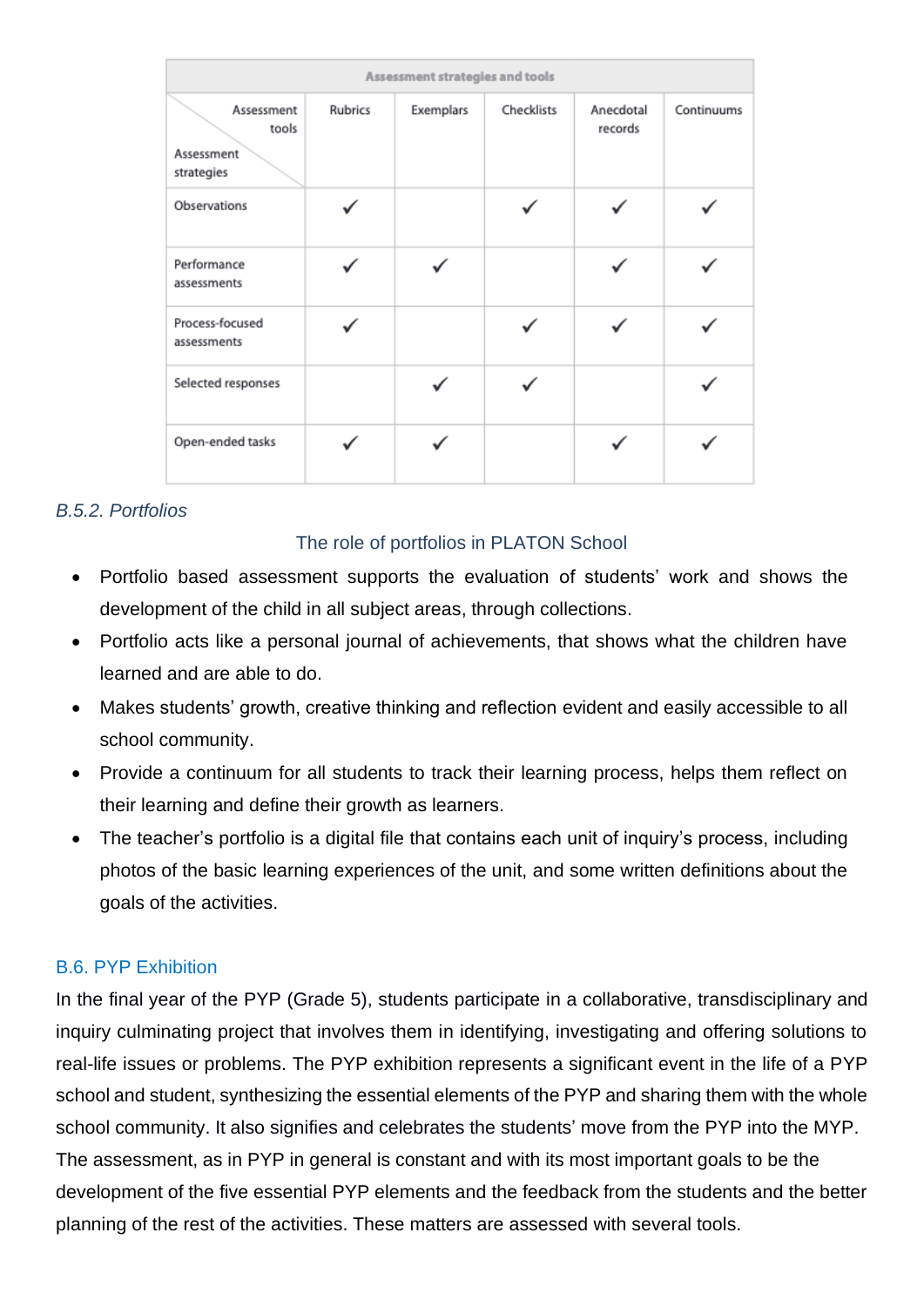The basic assessment tools for the Exhibition are:

- Exhibition Portfolio
- Students' journal
- Teacher's and mentor's anecdotal records
- Student's presentations
- Students' point system chart
- •

#### <span id="page-9-0"></span>B.7. REPORTING

#### *B.7.1 Parent-Teacher: One-to-one meetings*

 These one to one meetings are a useful opportunity to meet with the parents, learn more about the child and the family, share evidence of the student's learning. In addition, it is a time for setting the goals, with the parents, and sharing concerns. These conferences take place three times a year, at the end of every trimester (December, March, June), when parents receive their child's formal report card, which is the base of the discussion of the meeting. Due to national curriculum standards, the first page consists of a standardized numerical or alphabetical grading scale (depending on the Grade). The rest of the reports' pages report on subject-specific scope and sequence goals and criteria, unit of inquiry concepts, ATL skills and learner profile attributes. The report cards are adjusted to each grade level's needs, and the grading tools used are mostly rubrics.

#### *B.7.2 Parent-teachers: Class meetings*

 The first meeting is usually held in the beginning of the year, in which teacher and parents get to know each other and parents are informed about the requirements of the new grade.

 Later in the year, in class meetings, the room teacher presents to parents the units of inquiry, on which their children have worked in recent months. We explain the inquiry cycle and the activities undertaken in the various units. We strive to demonstrate the progress of the units, while emphasizing the direction given by the children themselves, their comments, topics they have requested to explore and the capabilities they developed. We also showcase photographs from the classroom and their projects, in order make the presentation engaging and informative for the parents. At the end of each meeting, we hold an open discussion with parents around the topics presented. We encourage them to express their views, ask their questions, and get their views on how they perceive their children and the learning process. Through these meetings, held three times per year, parents are kept informed about the progress of the group, and are becoming active members of the learning process.

## <span id="page-9-1"></span>B.8. Conferences

*B.8.1 Teacher-Student:*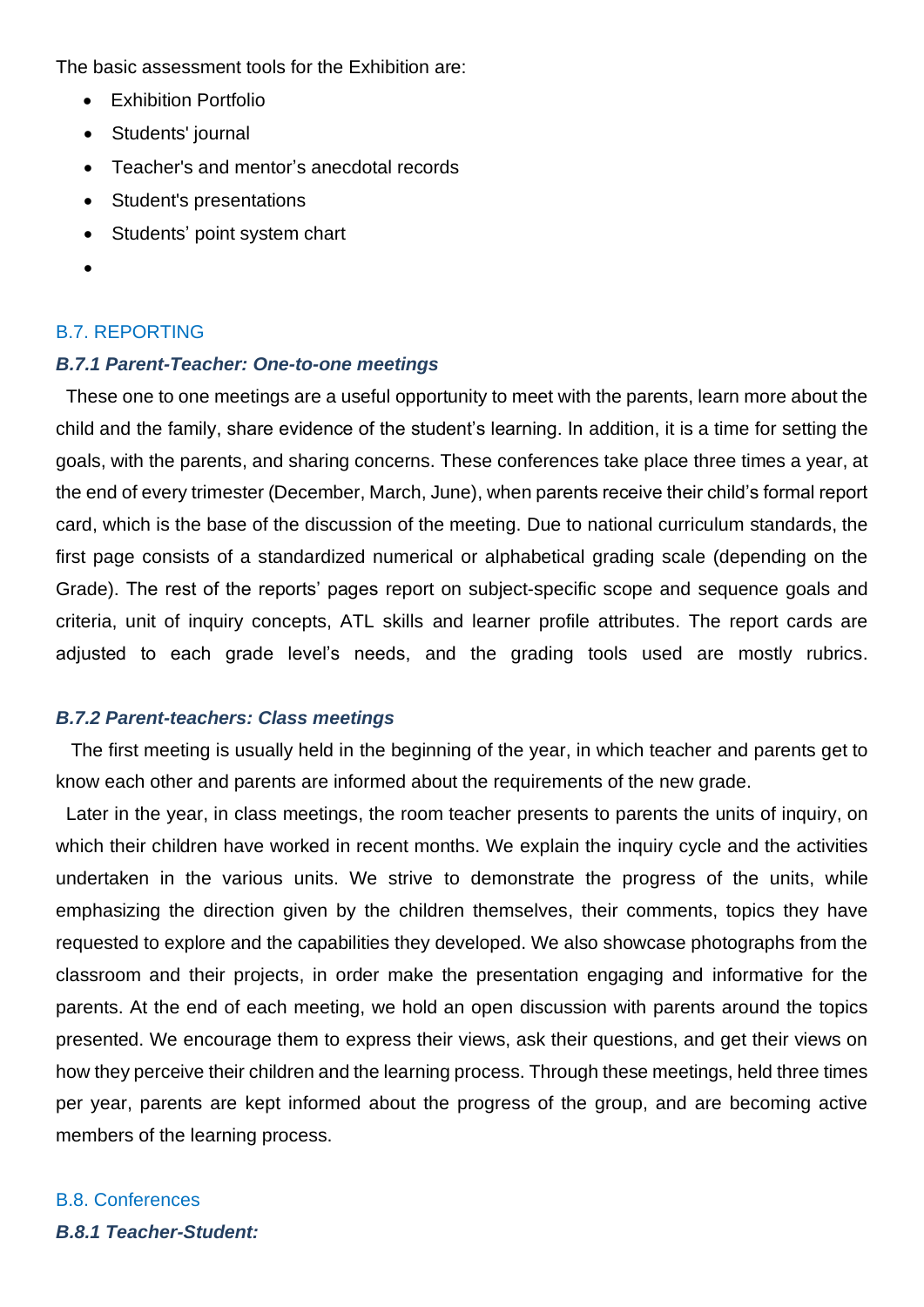Conferences of that kind take place on a daily basis. Teachers guide students, providing them with feedback on their learning, helping them to set goals and giving them advice on how to move further with their learning.

#### *B.8.2 Student-led conferences*

 At Platon School, we are implementing student-led conferences once a year, in our Open Day event. Students' parents are invited to the school and children's learning is evident in their classroom. Children present their learning journey to their parents, using age appropriate methods. Some of the tools that are usually used are: oral presentations, power point presentations, team games, theatrical plays, and art exhibitions. Main aim of this event is to empower children, highlight their strengths and personal inclinations, help them feel proud of their achievements. But also, to involve family members in the learning process, make learning visible and evident to them and show the value of student-led activities.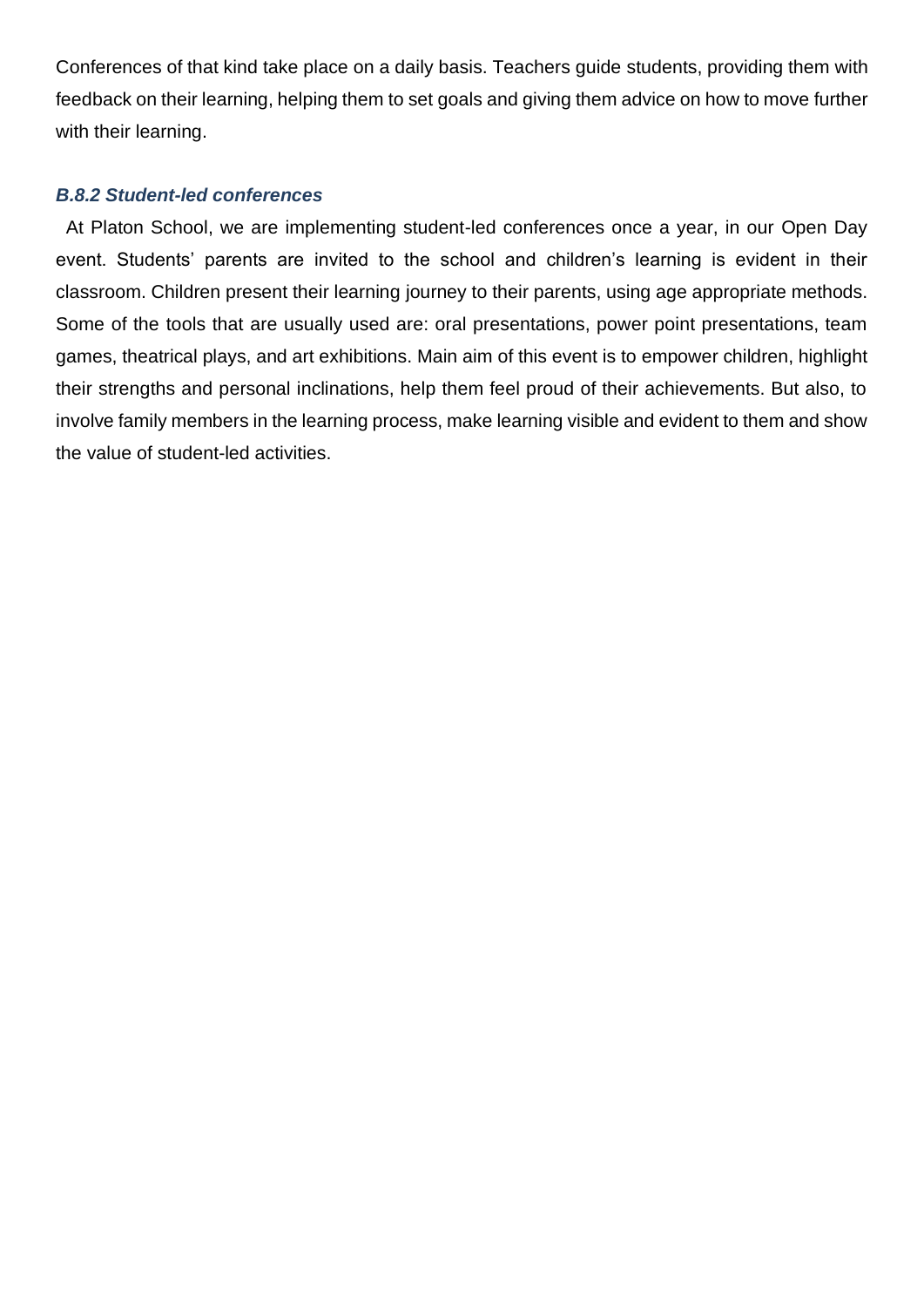#### <span id="page-11-1"></span><span id="page-11-0"></span>C.1. PRINCIPLES AND PROCEDURES

Academic assessment is a continuous and rigorous process, based on a variety of methods such as tests, written assignments, presentations, class debates, group work, role play, forensics, projects nd performances etc, as a way to address learning needs and requirements for all subject areas.

- 1. All types of assessment should be developed, applied and evaluated through the collaboration of MYP teachers having as point of reference subject specific MYP Guides and Greek national curriculum documentation.
- 2. Rubrics, sample work, checklists, portfolios along with student progress records throughout the academic year are monitored and when appropriate evaluated.
- 3. Assessment is enriched by a variety of tools and methods so as to better consider student performance and skills.
- 4. MYP Years 1 to 5 are subjected to external monitoring
- 5. MYP Year 5 personal project is subjected to moderation
- 6. The Greek ministry of education is responsible for overseeing and determining the syllabus for all subject areas, grades: 6, 7, 8, 9 and 10. Detailed records are kept by the teachers.
- 7. Although the number and nature of assignments for every subject area is determined by the teachers, it is essential that each objective/criterion is at least twice per year assessed; always in relation to the overall student progress evaluation.
- 8. MYP objectives/criteria for Year 5 are implemented as determined by the IB. MYP1 uses MYP1 objectives/criteria , MYP2 and 3 use MYP3 objectives/criteria and MYP4 and MYP5 use MYP5 objectives/criteria
- 9. Rubrics, assessment objectives and subject specific terminology must be applied to all student assignments and thus determine overall grades.
- 10. Students should be receiving feedback for both formative and summative assignments submitted.
- 11.Teachers are responsible for giving, on a regular basis, feedback to students; Additionally should provide consultations and recommendations to tasks assigned.
- 12. Students should be given a 7 day minimum preparation time for tests and major assignments/projects. Additionally should be give a 5 day preparation time in order to complete in class assignments.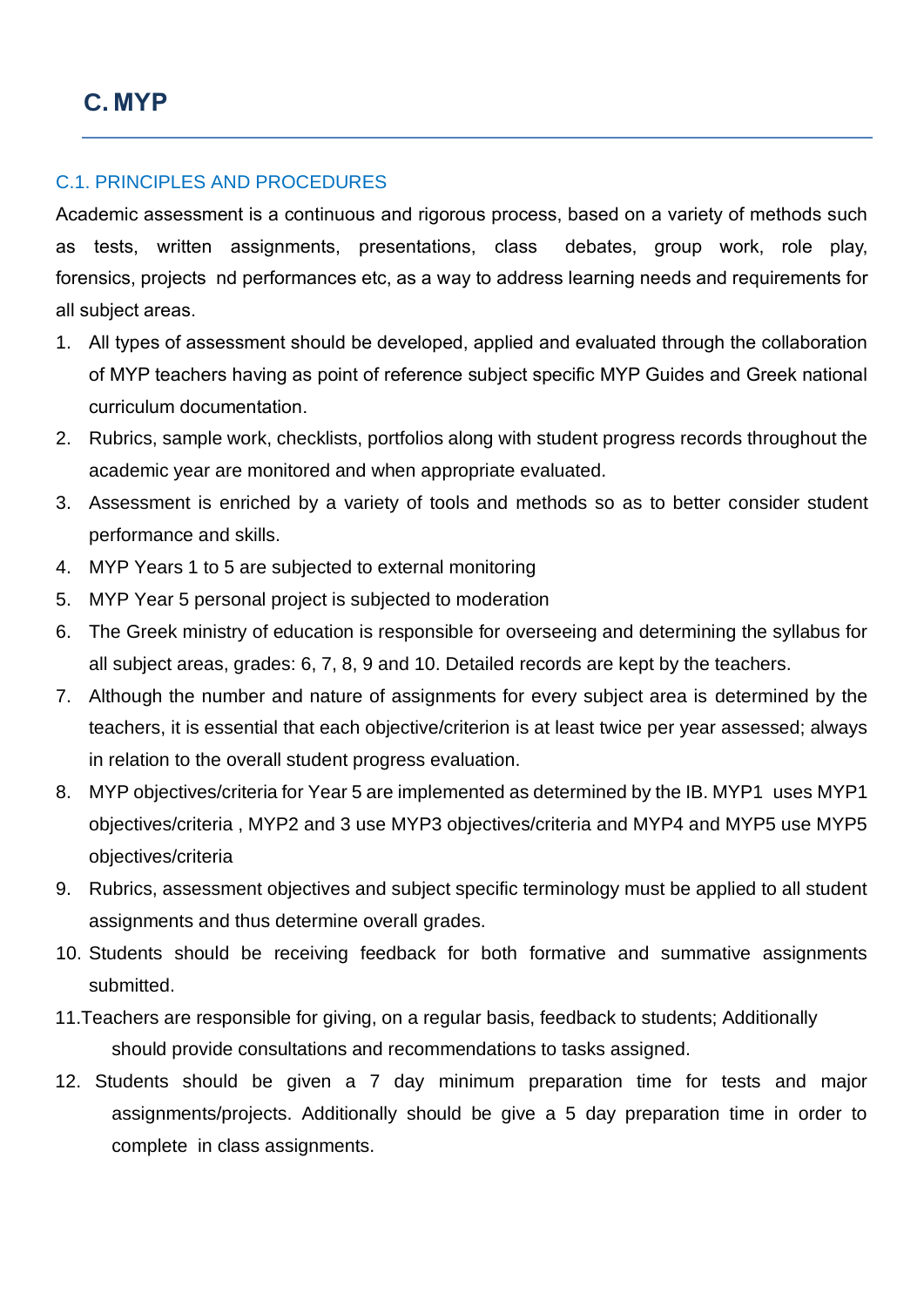- 13. Improvement comments regarding assignments attainment level and/or tests should be communicated by the teachers within the time slot of 10 days for the students to see their mistakes and reflect on them.
	- 14. Teachers are obliged to maintain detailed records of student performance.
	- 15. Each assessment sheet should include the following: purpose, type and nature of assignment, the MYP objectives/criteria, its duration along with final submission date.
- 16. Assessment sheets should be designed in such a fashion so as to be suitable to all age levels and may be included in assignment instruction sheets; Moreover the purpose and method of evaluation should be explicitly stated to all students involved. Electronic and oral assessment improvement comments may be used as complimentary.
- 17. Written assignments however may be submitted in print and or maintained as electronic files and print sections over a period of time, depending on the nature of the task. Excuses regarding technical difficulties are not acceptable as reason for submission delay. As for class presentations, students should submit a print out of their work and notes.
- 18. Assignments submitted for assessment should be authenticated by the student as own work. Students therefore should be fully aware of academic honesty rules and regulations in order to properly reference sources and bibliography. Furthermore referencing and bibliography expectations should be in accordance with grade levels and acquisition of skills.
- 19. Students should be informed about their performance in every assignment in relation to objectives/criteria, task goal, skills and material taught.
- 20. Overall assignment grades are given in accordance to the teacher's judgment issued on the basis of whether MYP objectives/criteria were met. Moreover, due to the goals as set by the national curriculum, a task is also assessed accordingly.
- 21. Assignments may be adjusted in order to meet the needs of students with learning difficulties. This should be done however in close collaboration with the school's student learning centre.

#### <span id="page-12-0"></span>C.2. PLAGIARISM

Plagiarism concerns the copying of thoughts and scripts of an author along with the submission of the latter as student own work for which to take credit. Moreover plagiarism refers to the use of passages from books, periodicals, electronic articles, CD-Roms, as sources that have not been referenced. The use of work compiled by other parties such as parents, teachers and peers will equally be determined as plagiarism. Finally misleading referencing also bears severe consequences as outlined in the school's academic policy. See detail reference in the school's academic honesty policy.

#### <span id="page-12-1"></span>C.3. HOMEWORK POLICY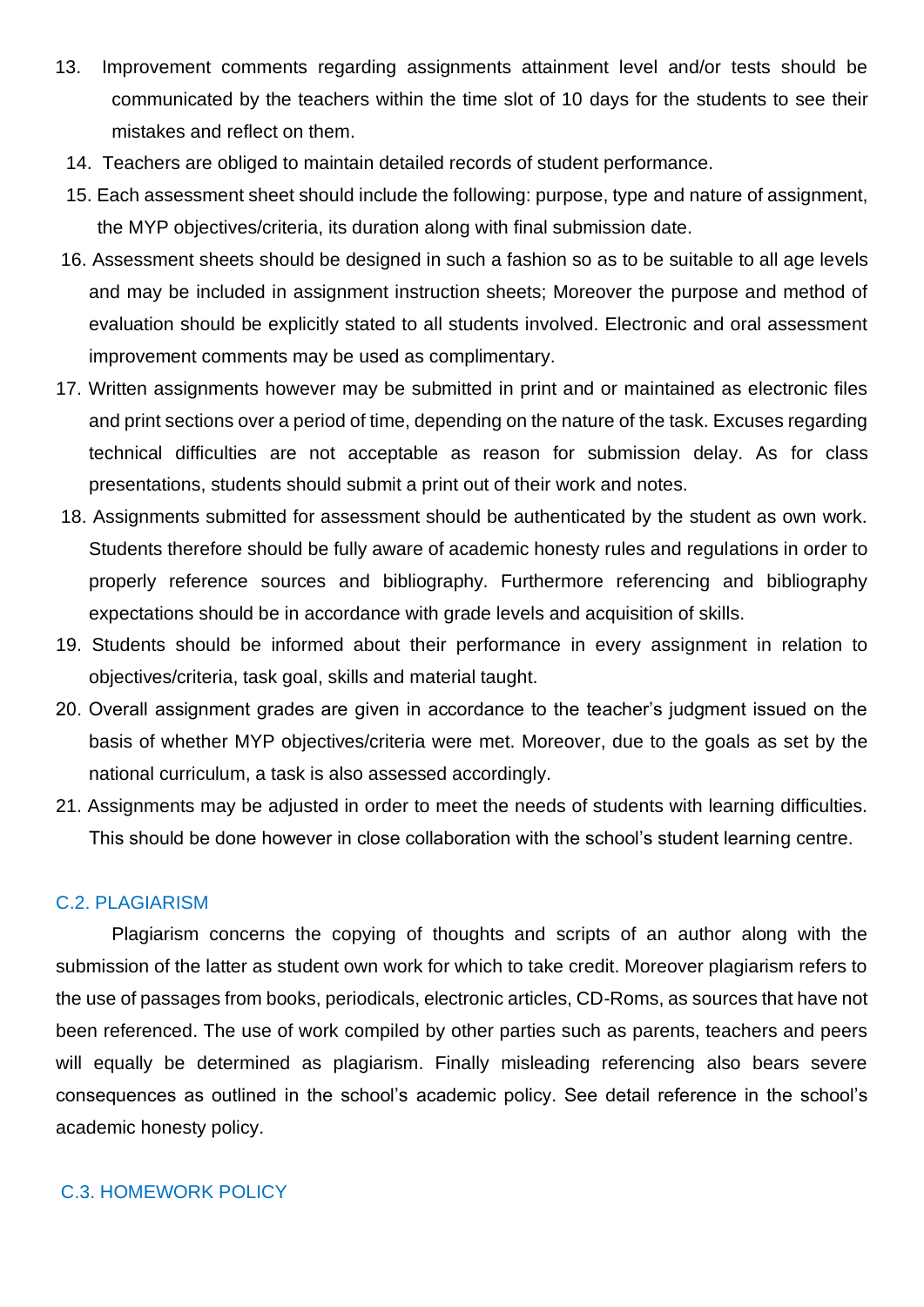- Homework is a necessary element of classroom teaching. All students are expected to receive homework assignments on a regular basis. The primary goals of assigned homework are intended to help students develop basic skills such as self-management, organization, reflection, ( language and technical skills )
- The amount of homework is varied dependent on the Grade of students,
- the national curriculum requirements, the personal strengths and weaknesses of each student.
- For larger projects there is an internal timetable at place using a digital platform (Managebac) so that there is not more than one major test or research project expected on the same day by the student.
- The school gives emphasis on the respect of deadlines, all students are responsible for organizing their time appropriately to manage long term projects.
- Teachers expect homework to be done properly and on time.
- In such a case the teacher that is responsible for each class ,and if needed the Principal ,are notified. Depending on the case in hand the parents are also notified.
- Cases of students that fail to submit assignments are individually examined. Teachers are particularly sensitive of students who consciously and repeatedly demonstrate indifference for the completion of assigned tasks.
- Cases of students that fail to submit assignments are individually examined. Teachers are particularly sensitive of students who consciously and repeatedly demonstrate indifference for the completion of assigned tasks.

### <span id="page-13-0"></span>C.4. TIME, PROCEDURE, PENALTIES

- a) All work is expected to be submitted on the **due date** at the **time specified** to the students by their teachers.
- b) Work must be handed to the relevant teacher or submitted online when requested.
- c) It is the responsibility of the student to ensure that work has been received by their  $\sum_{s\in \mathbb{N}}$  teacher.  $\sum_{i\in \mathbf{P}_i}$
- d) There will be consequences for late submission of work. This is to be determined by the  $\frac{1}{2}$  professional judgment\* of classroom teachers and may take into consideration the following factors:

The age of the student  $\frac{1}{35}$ 

Previous occurrences

The student's academic history (e.g. whether the student has specific  $\sum_{\text{SEP}}$  earning needs)  $\sum_{\text{SEP}}$ Other personal circumstances step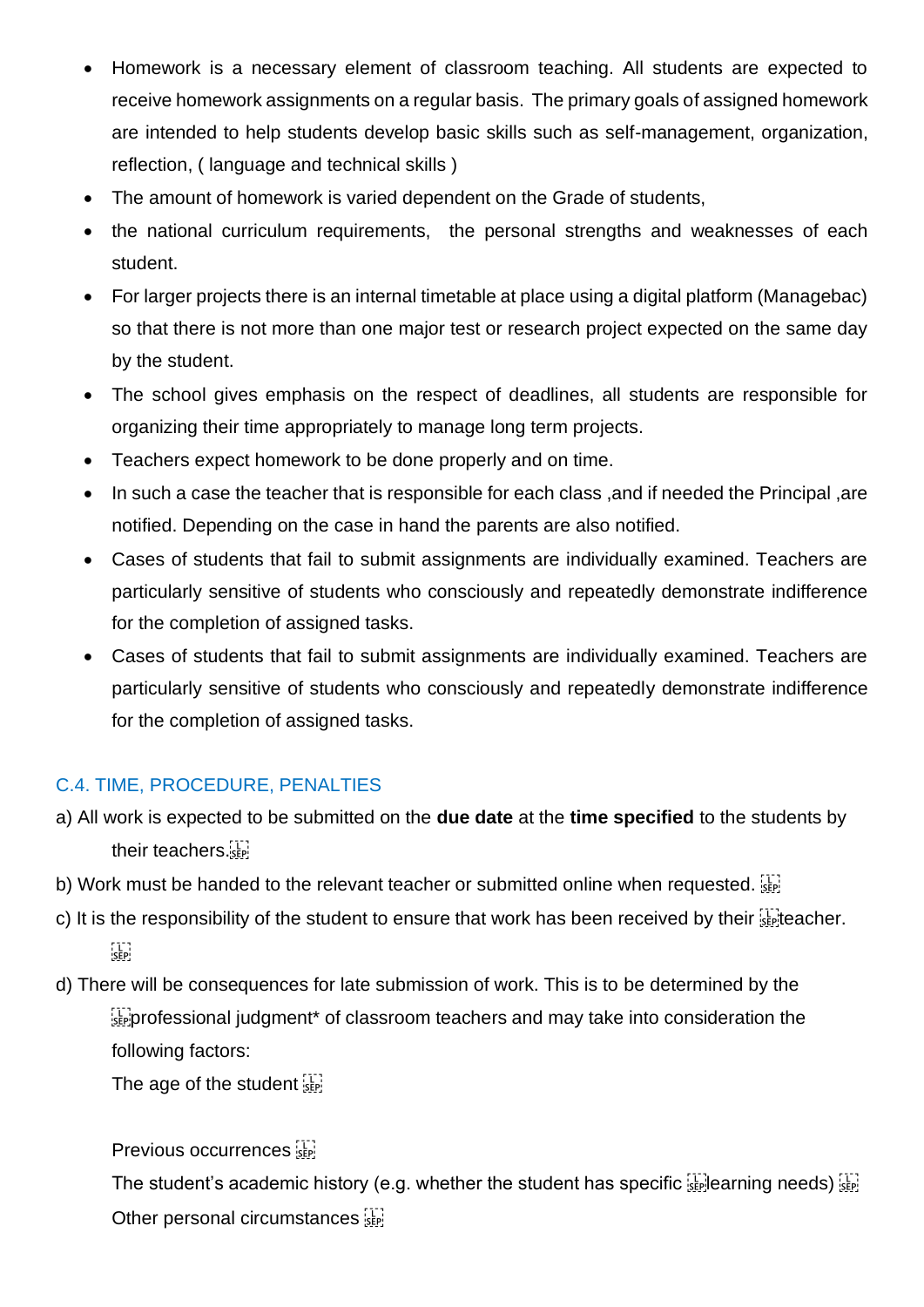- e) Teachers are encouraged to liaise with Heads of Department and/or the MYP Coordinator if they have concerns over late/non-submission of student work.
- f) Parents will be conducted by the homeroom teacher when student ' s progress is not satisfactory or he/she behaves not according to the school standards.
- g) Head of school will meet  $\frac{17}{35}$  with students and parents in serious instances /re-occurrences.
- g) Work not submitted on time (without adequate explanation or being unreasonably  $\frac{1}{36}$  ate-more than 5 days after deadline) may be marked but with no credit recorded, at the discretion of the teacher. The task may still be required to be completed in order to demonstrate an ability to meet the criteria for the task and course requirements.
- i) Incomplete work should be submitted on time despite its incompleteness.

If a student is absent from school on the day an assessment task is to be completed in class, he/she must see their teacher on their first day back, before attending any classes, to organize a time to catch up on the missed task. Failure to follow this procedure could result in the student receiving no credit for the missed task (students will still need to complete the task in order to meet the learning outcomes for the course).

Particularly, when a student is absent on the day a test is to be given ,he/she must see his/her teacher so as to arrange a new date for the test within a week from the day the student returns. Students may apply for an extension through their classroom teacher prior to the due date. Students must have a valid reason for application and, if approved, a new date will be set for submission.

#### <span id="page-14-0"></span>C.5. TYPES OF ASSESSMENT

**PLANNING ASSESSMENT:** aims at exploring and enquiring upon students' needs and learning expectations; encouraging in the classroom environment: brainstorming, development of mind maps, student inquiries and original thoughts.

**FORMATIVE ASSESSMENT:** It is aimed to improve learning through open ended questions, projects, experiments, etc. In order to modify teaching and learning activities to improve student attainment, the teachers use a range of formal and informal assessments.

**SUMMATIVE ASSESSMENT:** summarizes development of student learning at a particular time. At the end of each unit, students are given a subject specific task. They are given task clarifications. MYP students are given criterion - based assessment. Subject specific policies are attached.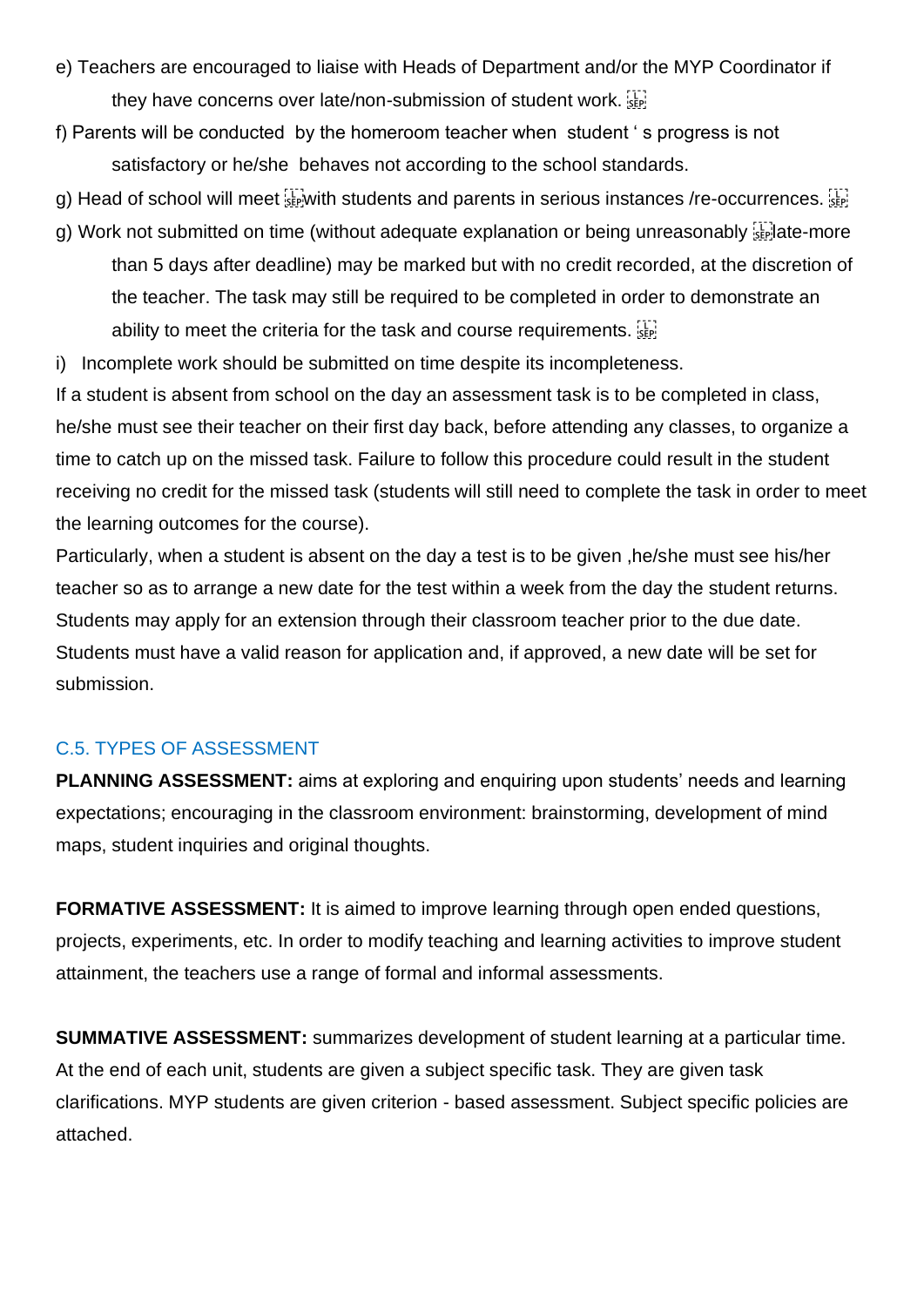**SELF AND PEER ASSESSMENT:** The students are given a chance to assess themselves; to discover their strengths and weaknesses. They are expected to assess themselves in terms of IB Attitudes such as cooperation, integrity, tolerance, curiosity , creativity etc..

#### <span id="page-15-0"></span>C.6. TEACHER ASSESSMENT TOOLKIT:

- Assessment Objectives/Criteria
- Assessment Objectives/Criteria
- Excellent student sample work used as models
- Checklists
- Rubrics
- Academic Honesty policy
- Language policy
- School assessment practices policy

#### <span id="page-15-1"></span>C.7. STANDARDIZATION

- The school adheres to a series of strict rules and regulations pertaining to the standardization of student assessment. In this fashion, quality, analysis of findings, reliability along with fairness are secured.
- The school ensures the existence of a designated assessment framework upon which, teachers' active participation and cooperation is necessitated.
- Department teachers discuss how to adjust objectives demands per grade level, the goals of material taught, rubrics, knowledge and skills acquired, student profile, exemplary student tasks along with the evaluation of possible complex cases.
- Through standardization students are fully informed regarding the demands of the academic curriculum. The terms and regulations are with clarity communicated to the school community, an issue which allows students to develop their skills, talents and efficiently manage their responsibilities.
- The parents are informed about the key principles of the curriculum, the level of knowledge and of skills that students are expected to develop, demands per grade level and subject area, the nature, timelines and degree of difficulty of tasks assigned.

#### <span id="page-15-2"></span>C.8. Feedback

#### *C.8.1. Giving feedback during parent meetings*

Parents are invited to school after the first month following the beginning of the academic year and teachers and parents have one-to-one sessions to inform parents about MYP objectives and assessment procedures.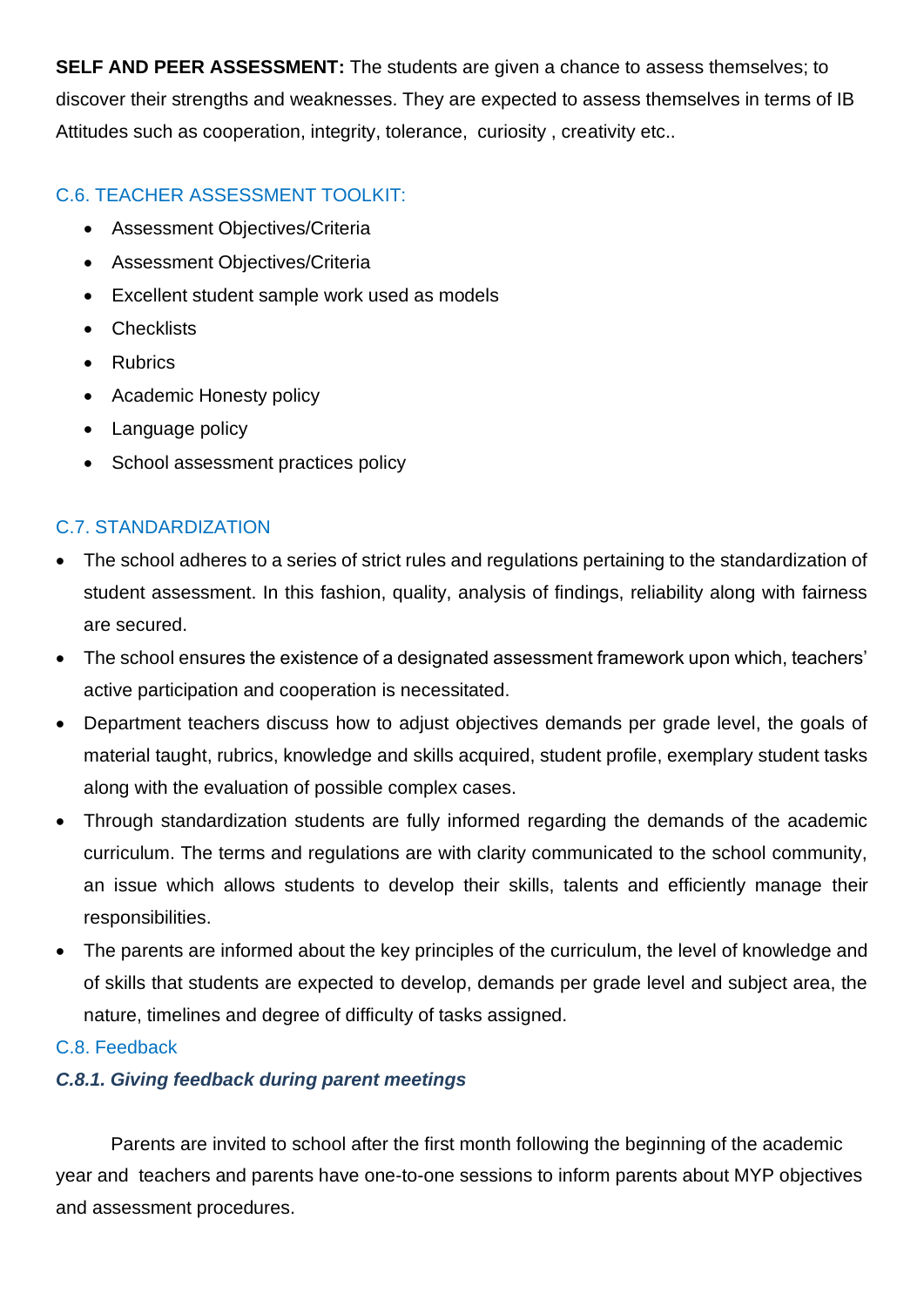There are regular Parent-Teacher conferences twice a year at the end of first and second semester. In these conferences, parents are informed about student's performance ,are given grade reports and are acquainted with improvement suggestion.

Parents and teachers are free to make appointments to discuss student progress / achievements. As a school we have made provisions for parents to consult subject specific teachers concerning student performance, on a weekly basis .

#### *C.8.2. MYP Assessment Criteria*

Assessment for each subject course in all years of the programme is criterion-related, based on four equally weighted assessment criteria.

#### <span id="page-16-0"></span>C.9. IB MYP Certificate

The IB MYP certificate is the highest standard of achievement in the programme.

Year 5 students at Platon School must complete the following requirements in order to obtain an IB MYP Certificate:

• Five external on-screen examinations (language & literature, mathematics, biology, history, and interdisciplinary learning)

- One ePortfolio from a course of study in language acquisition ( French or German)
- One ePortfolio from a course in physical and health education or design
- The personal project
- Meeting our school's expectations for community service

In order to acquire an IB MYP Certificate, students can achieve a maximum grade of 7 in each eAssessment, which all culminate to a total score of 56. Students must achieve at least 28 points from across all eight eAssessments (and at least a Grade 3 in each of them), and fulfill our school's expectations of community service in order to receive an IB MYP Certificate.

#### <span id="page-16-1"></span>C.10. Reports

• Reports, for MYP Years 1, are determined in accordance with the following time slots as determined by the school:

Trimester – 1: September to November

Trimester – 2: December to February

Trimester – 3: March to May.

- Grade reports are distributed to parents: at the end of the 1<sup>st</sup>, 2<sup>nd</sup> and 3<sup>rd</sup> Semesters.
- Grade reports consist of 2 parts: grades pertaining to the Greek national curriculum (marks out of 10) and MYP assessment objectives.
- Reports for MYP Year 2-5, are determined in accordance with the following time slots:
- Semester 1: September to January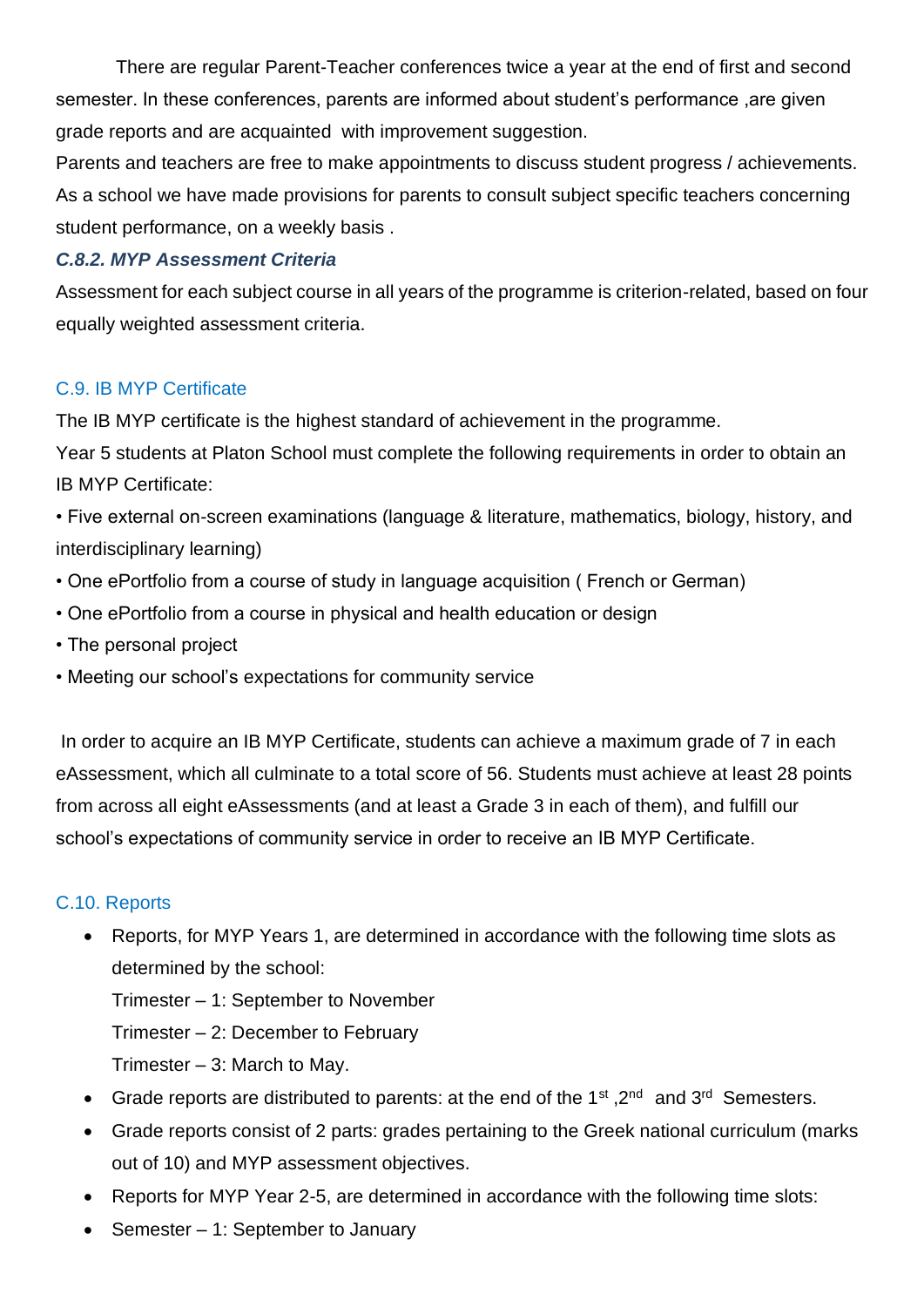- Semester 2: February to May, including end of year exams.
- Respectively grade reports are distributed to parents at the end of the 1<sup>st</sup> and 2<sup>nd</sup> Semesters.
- Grade reports for MYP2-5 consist of 2 parts: grades pertaining to the Greek national curriculum (marks out of 20) and MYP assessment objectives.

#### <span id="page-17-0"></span>C.11. End of year exams

- Upon the conclusion of the 2<sup>nd</sup> Semester for MYP2-4, students take final exams in 7 subject areas Language and Literature, Math, Physics, Biology ,English, History and Ancient Greek.
- Upon the conclusion of the 2<sup>nd</sup> Semester, MYP5 students take final exams in 6 subject areas

Language and Literature, Maths, Sciences(Physics, Chemistry) , English, and Ancient Greek.

- MYP1 students do not sit exams in June.
- Exams are designed collaboratively by respective in all subject areas, teachers.
- Special provisions are made for students with learning difficulties.
- Grade point average is calculated from:
- academic achievement in all 3 Trimesters (2 Semesters MYP2-5)
- end of year exams
- Students that have not adequately performed throughout the academic year and failed to reach the designated passing score, are given the opportunity to re sit exams the first 2 weeks of September; should however the student fail again to reach a passing score, is obligated to repeat the year.

**Platon School uses the grade boundary guidelines table that follows to determine final grades in each year of the MYP. The table provides a means of converting the criterion levels total into a grade based on a scale of 1–7.**

| GRADE   BOUNDARY  | <b>DESCRIPTOR</b> |
|-------------------|-------------------|
| <b>GUIDELINES</b> |                   |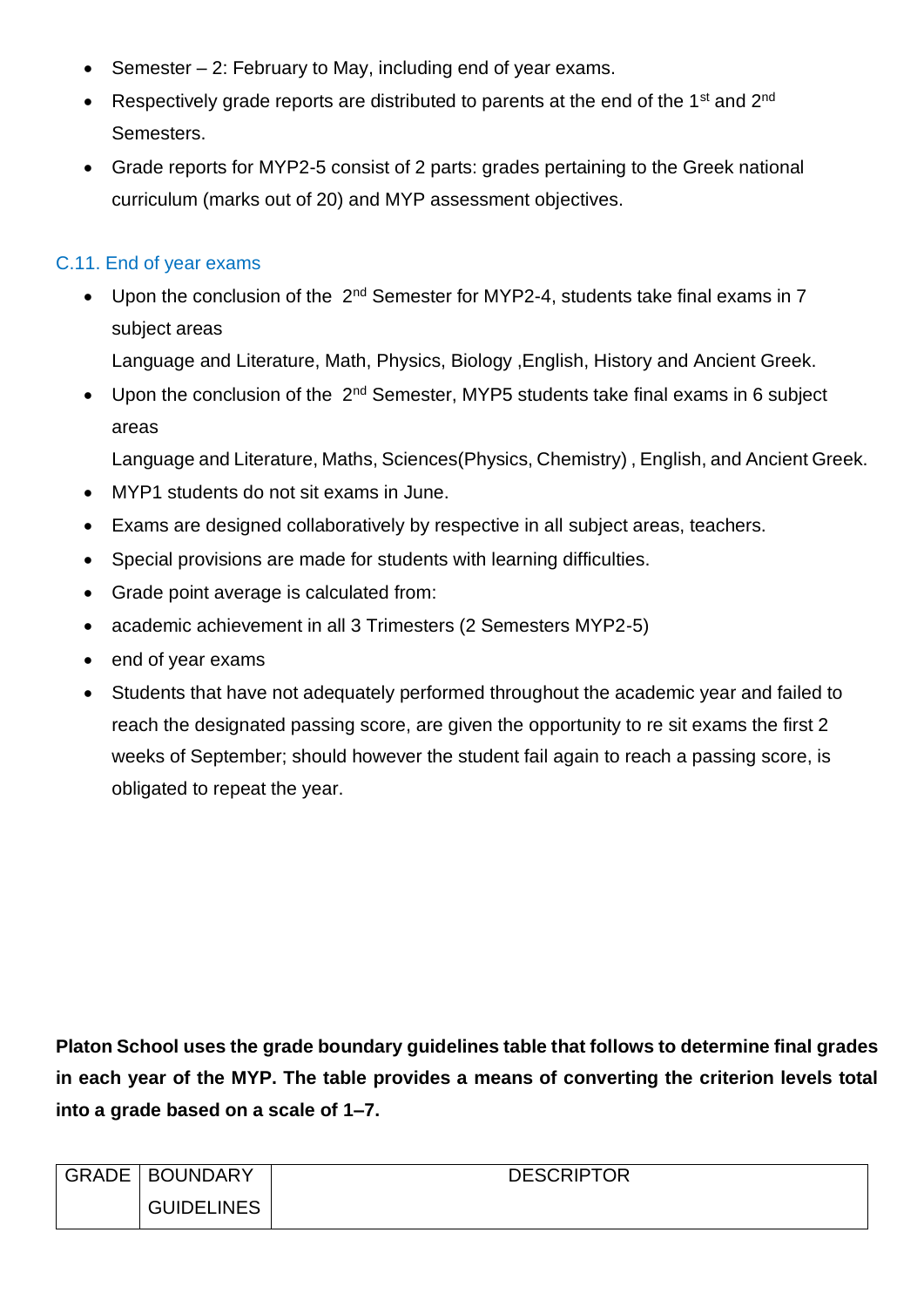| 1              | $1 - 5$   | Produces work of very limited quality. Conveys many significant         |  |  |
|----------------|-----------|-------------------------------------------------------------------------|--|--|
|                |           | misunderstandings or lacks understanding of most concepts and           |  |  |
|                |           | contexts. Very rarely demonstrates critical or creative thinking. Very  |  |  |
|                |           | inflexible, rarely using knowledge or skills.                           |  |  |
| $\overline{2}$ | $6-9$     | Produces work of very limited quality. Conveys many significant         |  |  |
|                |           | misunderstandings or lacks understanding of most concepts and           |  |  |
|                |           | contexts. Very rarely demonstrates critical or creative thinking. Very  |  |  |
|                |           | inflexible, rarely using knowledge or skills.                           |  |  |
| 3              | $10 - 14$ | Produces work of very limited quality. Conveys many significant         |  |  |
|                |           | misunderstandings or lacks understanding of most concepts and           |  |  |
|                |           | contexts. Very rarely demonstrates critical or creative thinking. Very  |  |  |
|                |           | inflexible, rarely using knowledge or skills.                           |  |  |
| 4              | $15 - 18$ | Produces good-quality work. Communicates basic understanding            |  |  |
|                |           | of most concepts and contexts with few misunderstandings and            |  |  |
|                |           | minor gaps. Often demonstrates basic critical and creative thinking.    |  |  |
|                |           | Uses knowledge and skills with some flexibility in familiar classroom   |  |  |
|                |           | situations, but requires support in unfamiliar situations.              |  |  |
| 5              | 19-23     | Produces generally high-quality work. Communicates secure               |  |  |
|                |           | understanding of concepts and contexts. Demonstrates critical and       |  |  |
|                |           | creative thinking, sometimes with sophistication. Uses knowledge        |  |  |
|                |           | and skills in familiar classroom and real-world situations and, with    |  |  |
|                |           | support, some unfamiliar real-world situations                          |  |  |
| 6              | 24-27     | Produces high-quality, occasionally innovative work. Communicates       |  |  |
|                |           | extensive understanding of concepts and contexts. Demonstrates          |  |  |
|                |           | critical and creative thinking, frequently with sophistication. Uses    |  |  |
|                |           | knowledge and skills in familiar and unfamiliar classroom and realworld |  |  |
|                |           | situations, often with independence.                                    |  |  |
| $\overline{7}$ | 28-32     | Produces high-quality, frequently innovative work. Communicates         |  |  |
|                |           | comprehensive, nuanced understanding of concepts and                    |  |  |
|                |           | contexts. Consistently demonstrates sophisticated critical and          |  |  |
|                |           | creative thinking. Frequently transfers knowledge and skills with       |  |  |
|                |           | independence and expertise in a variety of complex classroom and        |  |  |
|                |           | real-world situations.                                                  |  |  |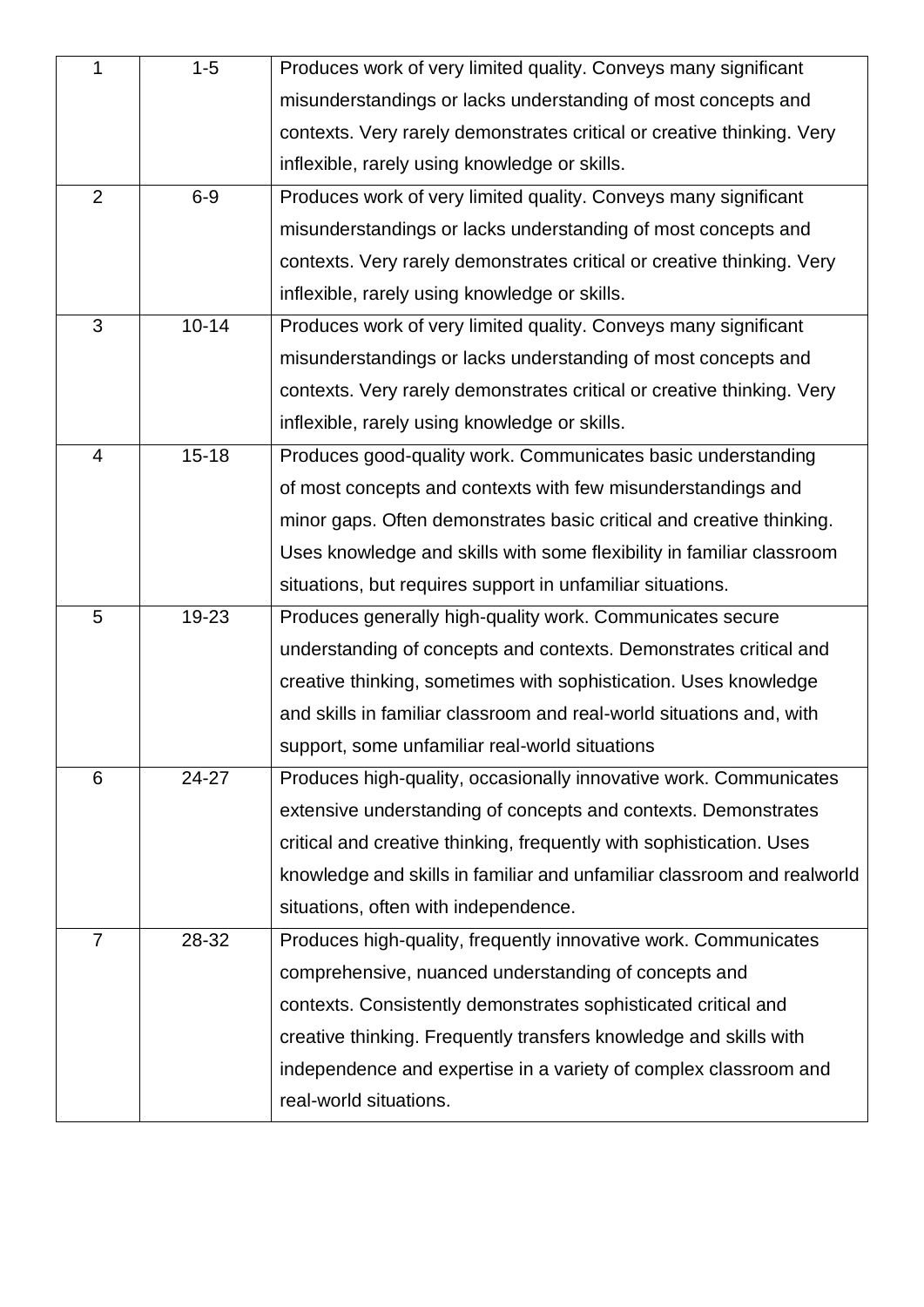# <span id="page-19-0"></span>**D. IB Diploma**

#### <span id="page-19-1"></span>D.1. Assessment at Platon School IB Diploma

Assessment at Platon School IB Diploma aims to measure the extent to which the Diploma students have attained the designated academic standards and skills which are aligned with the IB Diploma subject curricula and philosophy. Through a diversity of summative and formative assessment techniques we aim to help students produce work they can take pride in.

#### <span id="page-19-2"></span>D.2. General Principles and Practices

- 1. All types of assessment are linked with the *objectives of the Diploma* subjects as described in the relevant IB Diploma guides.
- 2. Teachers should familiarize themselves and implement *IB DP assessment principles and practices* in their respective subjects. Teachers must also present and explain the relevant principles and procedures to students.
- 3. Teachers use a diversity of assessment strategies as described in section D. 6
- *4. Homework strategy:* 
	- Feachers assign weekly homework tasks, uploaded to the school's platform.
	- $\triangleright$  Students' upload completed homework tasks to the school's platform.
	- The following **penalties** are issued for late work:
		- i. 10% off is deducted for up to 3 days late.
		- ii. 50% off is deducted for up to 1 week late.
		- iii. Timely teacher feedback opportunity is missed.
		- iv. Parents are contacted if lateness is regularly observed.
- 5. Teachers keep *detailed records* of students' performance and provide students with *targeted, detailed feedback*, thus giving them a chance to reflect on their performance.
- 6. Each year the school prepares a *calendar of deadlines* for the delivery of the internal assessment and Extended Essay components, communicated *(via the school's dedicated platform)* to students and parents.
- 7. Students' *work is authenticated* before submission. All teachers use the TurnItIn authentication software. Cases of misconduct are reported to the IB DP Coordinator.
- 8. The *IB DP results* issued in July are analyzed in a constructive manner to inform teaching and assessment.

#### <span id="page-19-3"></span>D. 3. Academic year and examination sessions

- <span id="page-19-4"></span>*D.3.1. The academic year comprises of two semesters:* 
	- First semester: September to 1<sup>st</sup> week of December
	- Second semester:  $2^{nd}$  week of December to 1<sup>st</sup> week of May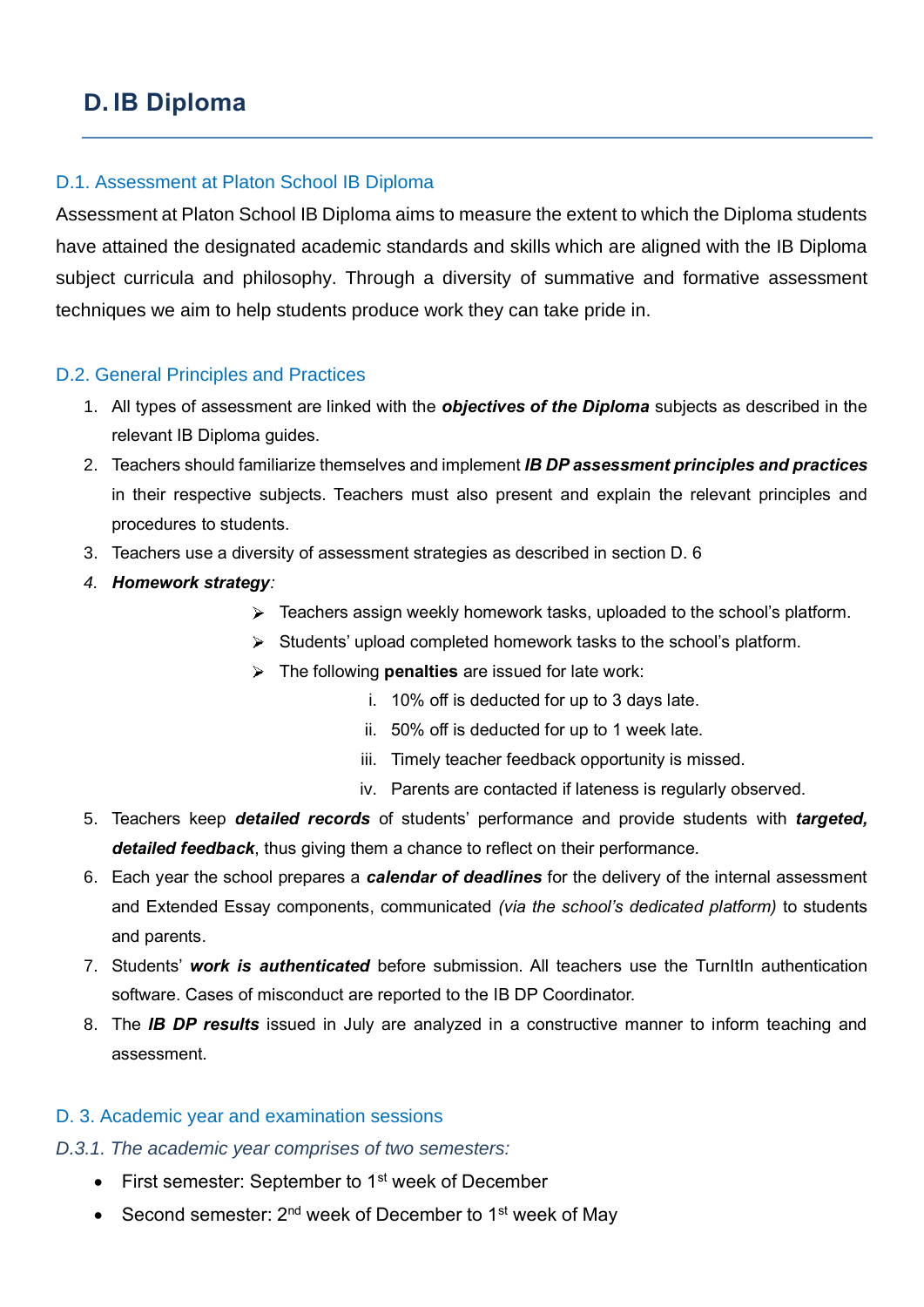#### *D.3.2. Internal examination sessions:*

- DP 1: students sit a 2-week mid-year examination session, commencing the  $2^{nd}$  week of January.
- DP 1: students sit a 2-week end of year examination session, commencing the 1<sup>st</sup> week of June.
- $DP$  2: students sit a 2-week evaluative examination session, commencing  $1<sup>st</sup>$  week of September.
- DP 2: students sit a 2-week mock examination session simulating the official Diploma examination tenets.
- DP 1 & DP 2: students wanting to obtain equivalency with the Greek national high school apolytirion, must attend classes and take examinations, (DP 1, end of year/1<sup>st</sup> week of June – DP 2,  $1^{st}$  week of June) for the following subjects: Modern Greek A Language and Literature and Greek contemporary History.

#### <span id="page-20-0"></span>D.4. Predicted grades

- Predicted grades are awarded to DP 2 students,  $1<sup>st</sup>$  week of November.
- Predicted grade formula is calculated as follows:
- DP1 mid-year examination valued 20%
- DP1 end of year examination valued 50%  $\blacksquare$
- DP2 September evaluative examination valued 30%  $\blacksquare$

#### <span id="page-20-1"></span>D.5. Providing written feedback to parents and students

Parents & Guardians receive comprehensive grade reports for the following sessions:

- $DP_1$ : upon the completion of 1<sup>st</sup> and  $2^{nd}$  semesters
- DP 1: mid-year examination results report
- DP 1: end of year examination results report
- DP 2: September evaluative examination results report
- DP 2: upon the completion of  $1<sup>st</sup>$  semester
- DP 2: Mock examination results report appraised as  $2<sup>nd</sup>$  semester grades.

#### <span id="page-20-2"></span>D.6. Assessment tools per subject group

| Group 1: Studies in Language and Literature |                  |                  |  |
|---------------------------------------------|------------------|------------------|--|
| Subjects taught                             | <b>Formative</b> | <b>Summative</b> |  |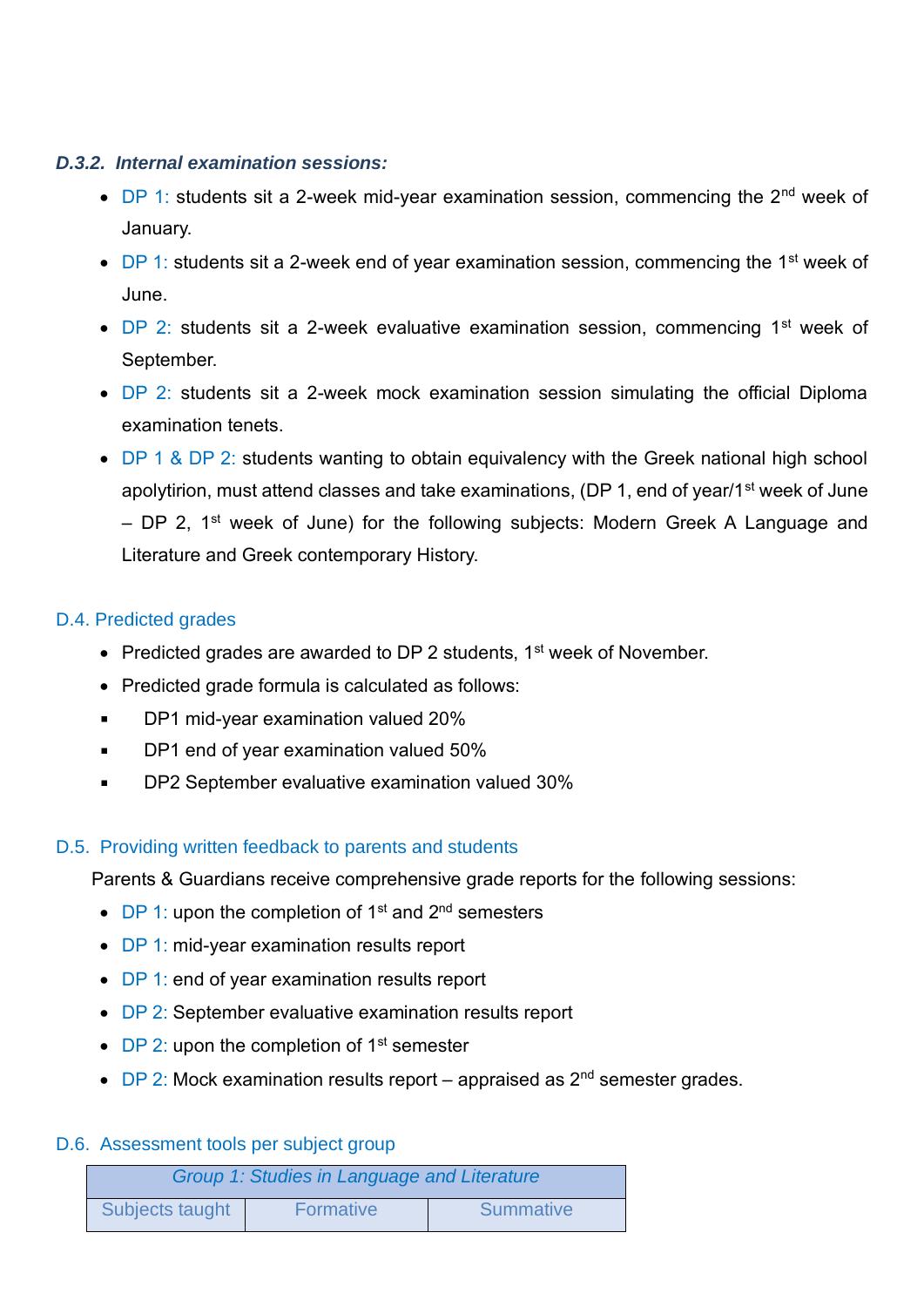| Modern<br>➢          | <b>Class discussions</b> | <b>Writing pieces</b>  |  |
|----------------------|--------------------------|------------------------|--|
| Greek                | Writing in different     | Oral presentations     |  |
| English A            | genres                   |                        |  |
| Spanish ST<br>⋗      | Responding<br>to<br>an   | <b>Oral Commentary</b> |  |
| <b>Farsi ST</b><br>⋗ | opinion in writing       |                        |  |
| <b>Chinese ST</b>    | Developing               | Literature short and   |  |
|                      | vocabulary               | long<br>answer         |  |
|                      |                          | questions              |  |
|                      | <b>Role Plays</b>        | Paper-1 samples        |  |
|                      |                          |                        |  |
|                      | Group work               | Paper-2 samples        |  |
|                      | <b>Theatrical</b>        |                        |  |
|                      | Performances             |                        |  |
|                      | Observation              |                        |  |
|                      | Peer editing             |                        |  |
|                      | Self-editing<br>and      |                        |  |
|                      | correcting               |                        |  |
|                      | Storytelling and the     |                        |  |
|                      | importance<br>οf         |                        |  |
|                      | narration                |                        |  |

| Group 2: Language B |                      |                       |  |  |  |
|---------------------|----------------------|-----------------------|--|--|--|
| Subjects taught     | Formative            | <b>Summative</b>      |  |  |  |
|                     | Class discussions    | <b>Writing pieces</b> |  |  |  |
| English B           | Writing in different | Oral presentations    |  |  |  |
| Spanish             | genres               |                       |  |  |  |
| Ab Initio           | Responding to an     | Individual oral       |  |  |  |
|                     | opinion in writing   |                       |  |  |  |
|                     | Developing           | Past papers           |  |  |  |
|                     | vocabulary           |                       |  |  |  |
|                     | <b>Role Plays</b>    | Reading               |  |  |  |
|                     |                      | Comprehensions        |  |  |  |
|                     | Group work           | Vocabulary tests      |  |  |  |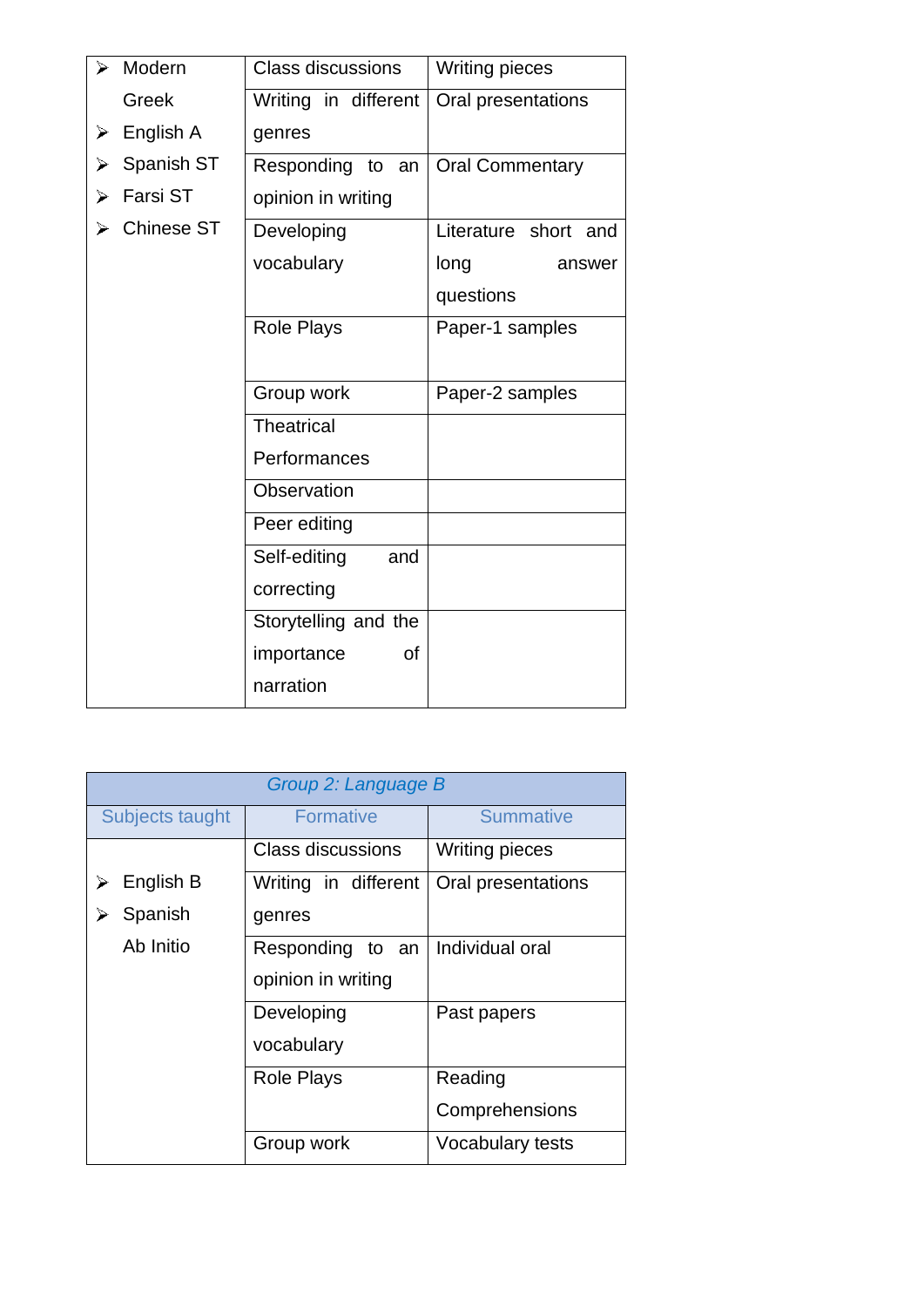| <b>Theatrical</b>    |           | Literature short and |
|----------------------|-----------|----------------------|
| Performances         | long      | answer               |
|                      | questions |                      |
| Observation          |           |                      |
| Peer editing         |           |                      |
| Self-editing<br>and  |           |                      |
| correcting           |           |                      |
| Storytelling and the |           |                      |
| importance<br>0f     |           |                      |
| narration            |           |                      |

|                  | <b>Group 3: Individuals &amp; Societies</b> |                            |                                        |  |  |  |
|------------------|---------------------------------------------|----------------------------|----------------------------------------|--|--|--|
|                  | Subjects taught                             | <b>Formative</b>           | <b>Summative</b>                       |  |  |  |
| ➤                | History                                     | <b>Evaluation/Analysis</b> | Unannounced tests                      |  |  |  |
| ⋗                | <b>Business</b>                             | of case studies            |                                        |  |  |  |
|                  | Management                                  | <b>T-F Quizzes</b>         | studies<br>Case                        |  |  |  |
|                  | Economics                                   |                            | evaluation                             |  |  |  |
|                  | Psychology                                  | Application<br><b>of</b>   | <b>Revision tests</b>                  |  |  |  |
| ⋗                | <b>Global Politics</b>                      | subject<br>specific        |                                        |  |  |  |
|                  | Environmental                               | tools to<br>life<br>real   |                                        |  |  |  |
|                  | Systems &                                   | examples                   |                                        |  |  |  |
| <b>Societies</b> |                                             | In-class                   | Compiling detailed lab                 |  |  |  |
|                  |                                             | presentations              | reports                                |  |  |  |
|                  |                                             | <b>Class debates</b>       | Video presentations                    |  |  |  |
|                  |                                             | Designing poster &         | 1 <sup>st</sup> full draft of Internal |  |  |  |
|                  |                                             | video presentations        | Assessment                             |  |  |  |
|                  |                                             | Essay-writing              |                                        |  |  |  |
|                  |                                             | Lab & field work           |                                        |  |  |  |
|                  |                                             | Group work                 |                                        |  |  |  |
|                  |                                             | Peer assessment            |                                        |  |  |  |
|                  |                                             | Past<br>paper              |                                        |  |  |  |
| simulations      |                                             |                            |                                        |  |  |  |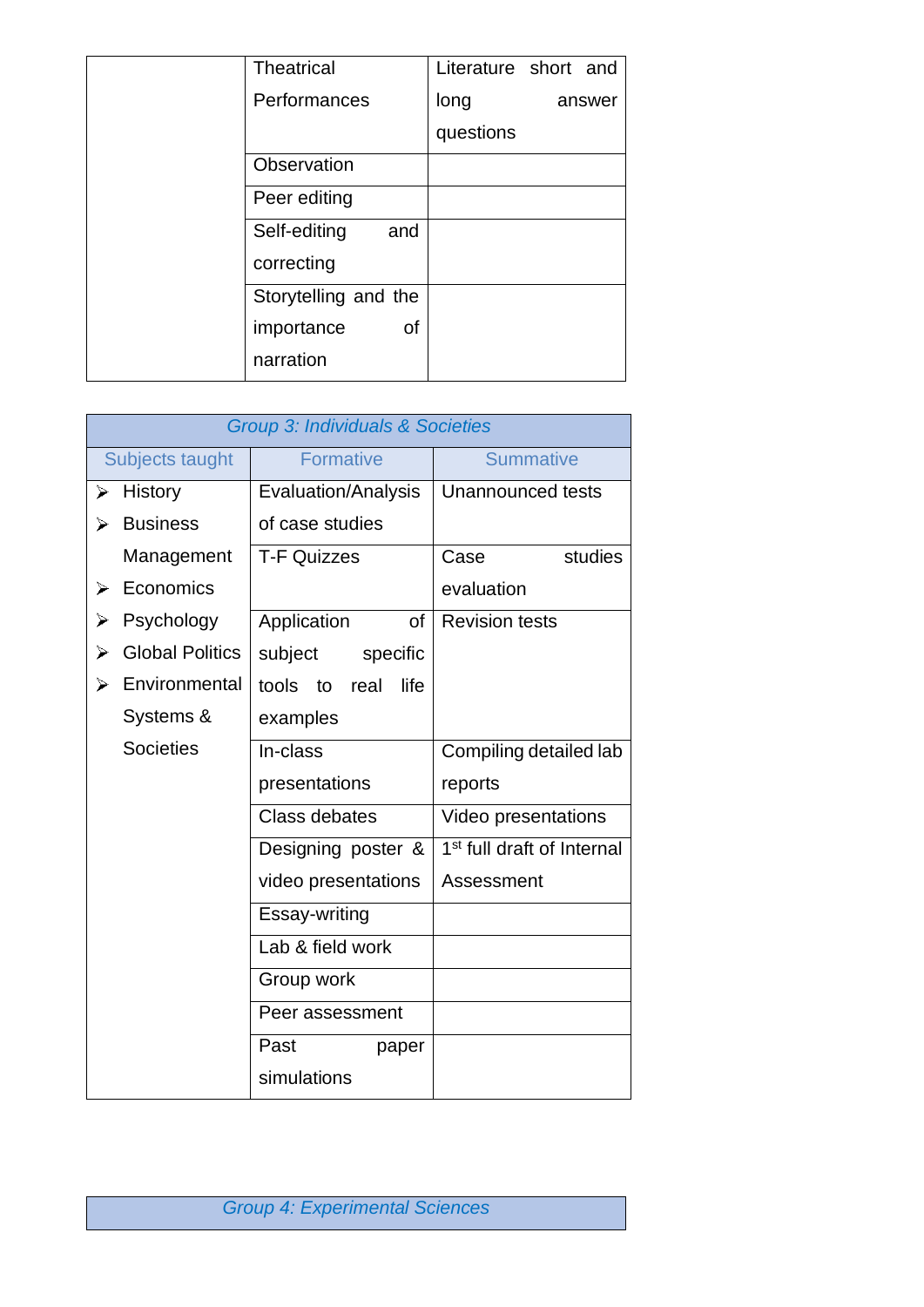| Subjects taught     | <b>Formative</b>     | <b>Summative</b>                       |
|---------------------|----------------------|----------------------------------------|
| <b>Biology</b><br>➤ | In-class             | <b>Revision tests</b>                  |
| Chemistry           | presentations        |                                        |
| <b>Physics</b>      | Class debates        | Average of lab reports                 |
| Computer            |                      | received<br>per                        |
| Science             |                      | semester                               |
|                     | Essay-writing        | Revision data-based                    |
|                     |                      | questions                              |
|                     | Data-based & long    | 1 <sup>st</sup> full draft of Internal |
|                     | answer questions     | Assessment                             |
|                     | Designing            | after<br>Lab<br>reports                |
|                     | applications         | practical's                            |
|                     | Reflecting on<br>own |                                        |
|                     | progress and self-   |                                        |
|                     | supported learning   |                                        |
|                     |                      |                                        |

| Group 5: Mathematics                                      |                                          |                                                                                                                                                                                                                     |  |  |
|-----------------------------------------------------------|------------------------------------------|---------------------------------------------------------------------------------------------------------------------------------------------------------------------------------------------------------------------|--|--|
| Subjects taught                                           | <b>Formative</b>                         | <b>Summative</b>                                                                                                                                                                                                    |  |  |
| <b>Mathematics</b><br>&<br>Applications<br>Interpretation | Solving exercises in<br>class<br>Quizzes | Sets<br>of<br>review<br>questions at the end<br>of each chapter<br><b>Revision tests</b><br>Sets<br>of<br>review<br>questions at the end<br>of each chapter<br>1 <sup>st</sup> full draft of Internal<br>Assessment |  |  |

| <b>Core: Theory of Knowledge</b> |                                    |                  |  |
|----------------------------------|------------------------------------|------------------|--|
| Subjects taught                  | <b>Formative</b>                   | <b>Summative</b> |  |
| Theory<br>of l                   | Keeping a Journal                  | <b>Essays</b>    |  |
| Knowledge                        | Reflecting on real   Presentations |                  |  |
|                                  | life situations                    | exhibitions      |  |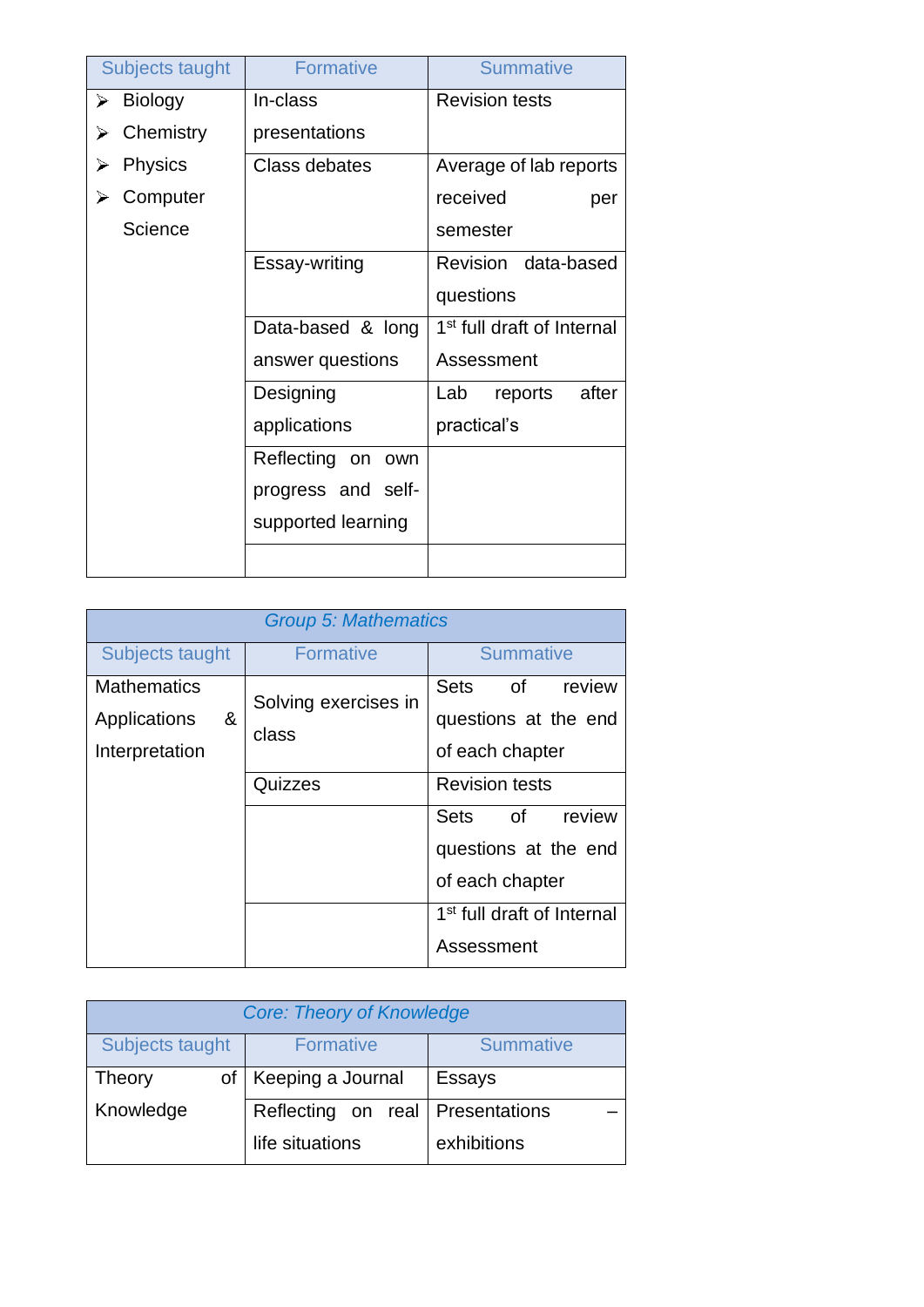|    | Deconstructing     |  |
|----|--------------------|--|
|    | knowledge          |  |
|    | questions          |  |
|    | mind<br>Developing |  |
|    | maps for essays    |  |
|    | and presentations  |  |
|    | Class debates      |  |
| In | class              |  |
|    | presentations      |  |
|    | exhibitions        |  |
|    | In class essays    |  |

#### <span id="page-24-0"></span>D.7. Plagiarism

The school is committed to maintaining the utmost academic honesty throughout assessments, as outlined in the Academic Honesty Policy of the Department.

#### <span id="page-24-1"></span>D.8. Assessing students with learning difficulties - connections with SEN policy

SEN Students are offered a variety of arrangements to facilitate their learning.

#### <span id="page-24-2"></span>*D.9.1. Assessment arrangements are issued based on:*

- pedagogical psychological reports from external evaluators
- medical reports from external evaluators
- pedagogical psychological reports from the school's counselor in collaboration with Diploma faculty.

Assessment arrangements may include:

- Modification of exam papers
- Deadlines extension
- Assistance with practical work
- Additional time to, in class work, tests, mid-term, end of the year and mock examinations
- Rest periods
- Access to computers wand and information and communication technology facilities
- Reader & scriber during tests and examination sessions

#### <span id="page-24-3"></span>D.10. Assessing students in an online teaching & learning environment